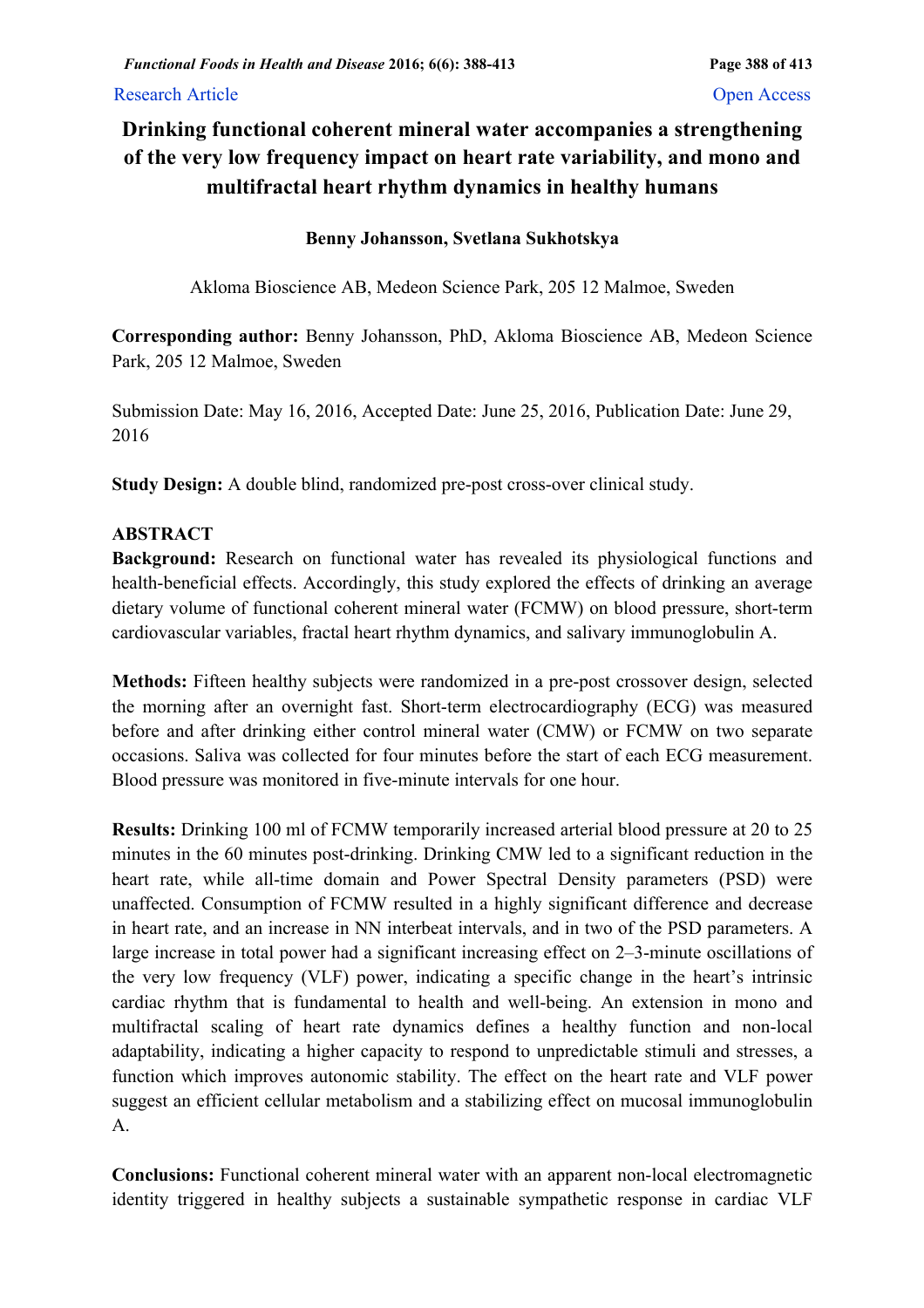power, which is considered an intrinsic health-promoting rhythm produced by the heart itself that accompanies adaptive mono and multifractal heart rhythm dynamics.

**Keywords:** functional water, VLF-power, heart rate variability, fractal scaling, health improvement

### **BACKGROUND**

Based on the concept of homeostasis and physiological control, healthy systems are selfregulated to reduce variability, being accompanied by a constant "steady state" condition [1]. However, in contrast to the predictions of homeostasis for the outcome of a wide range of physiological systems such as the normal heart beat, heart rate, and blood pressure, etc., it has become abundantly clear that biological processes fluctuate in complex and nonlinear ways even under resting conditions [2]. These observations that physiological non-linear regulatory systems are operating far from equilibrium, in addition to the fact that maintaining constancy is not the purpose of physiological control, suggest the presence of fractal non-linear mechanisms and long-range, power-law correlations involved in physiological control and complex signalling networks to maintain physiological symmetry [2]. Water constitutes approximately 70% of total body mass and 99% of all molecules in humans [3], which aligns a non-linear quantum coherent regime of physiological water as an important factor in the emergence of self-organization and self-consistency of the living organism providing a mechanism for their non-locality [4, 5]. Thus, functional water is defined as a form of water which promotes health, from which both treatment and physiological function have been scientifically demonstrated and shown reproducible, and where useful health-beneficial effects have been identified among natural and artificially treated waters [6].

# **Heart rate variability and multi-functional scaling of heart rhythm**

The investigation of the heart's complex rhythms is defined as heart rate variability (HRV) measured by time domain and frequency domain (power spectral density) analysis. It is evaluated by means of short-term or 24-hour electrocardiograms (ECGs), non-invasive measures which indicate autonomic control associated with sympathetic and parasympathetic balance and cardiac activity [7]. The irregularity of the heartbeat of healthy systems as examined on a beat-to-beat basis under critical parameter conditions reveals a type of complex variability associated with long-range fractal correlations, along with distinct classes of non-linear interactions [2]. Multi-scaling, non-linear complexity appears to degrade in characteristic ways with aging and disease, reducing the adaptive capacity of the individual to self-regulate [2]. The presence of long-range correlations aligned with optimal HRV in cardiovascular fluctuations in health is associated with profound balance and adaptability or resilience [8–13] in both the sympathetic and parasympathetic control mechanisms that regulate beat-to-beat variability.

 Consequently, physiological functional plasticity requires a broad range of alternatively integrated outputs, which defines the adaptability of a healthy function and the capacity to respond to unpredictable stimuli and responses. Comparable with HRV, fractal physiology expressed by long-range correlations in the heart beat as well as in gait dynamics, may be adaptive from two perspectives, *i*) long-range correlations serve as a self-organizing mechanism for highly complex fluctuations across a wide range of time scales, and *ii*) the absence of a characteristic scale inhibits the emergence of highly periodic, static and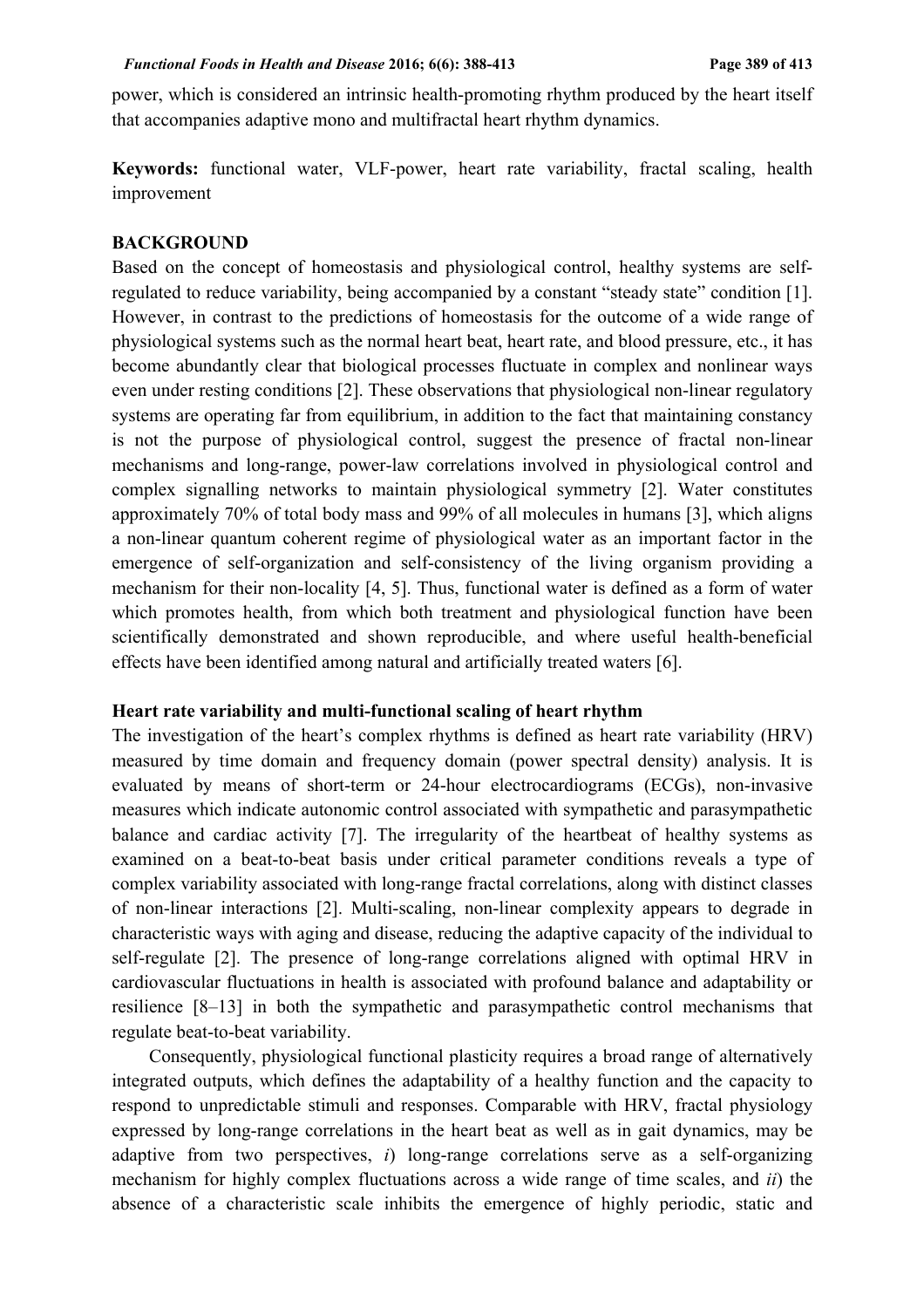disruptive behaviours, which would greatly narrow functional responsiveness [2]. Therefore, self-regulative dynamics in health have implications connected with long-range oscillations and lowering of intrinsic entropy, giving rise to structural self-ordering and a state of physiological symmetry that implies that HRV follows allometric scaling laws [14, 15], which are considered as inherent characteristics of coherent dissipative structures [16, 17].

 Among the four primary HRV frequency bands defined by the European Society of Cardiology and North American Society of Pacing and Electrophysiology – the highfrequency (HF), low-frequency (LF), very-low-frequency (VLF), and ultra-low-frequency (ULF) [18] – the VLF band with its power range between 0.003 and 0.04 Hz, which relates to rhythms with periods that occur between 25 to 300 seconds, has historically been largely ignored even though it is most predictive of adverse outcomes [19–24]. Additionally, longterm regulatory mechanisms and autonomic nervous system (ANS) activity related to thermoregulation, the renin-angiotensin system, and other hormonal factors [25, 26], in recent work has shed new light on the primary mechanisms underlying the VLF rhythm [27–29]. The new findings imply that the VLF rhythm is generated by the stimulation of afferent sensory neurons in the heart, which in turn activates levels of the feedback and feed-forward loops in the heart's intrinsic cardiac nervous system, neurons in the extrinsic cardiac ganglia, and spinal column [30–31]. As a result, the VLF rhythm appears to be produced by the heart itself and may be an intrinsic rhythm that is fundamental to health and wellbeing (32). Subsequently, experimental evidence suggests that the VLF rhythm is generated by the heart intrinsically and that the amplitude and frequency of these oscillations are modulated by efferent sympathetic activity. Normal VLF power appears to indicate healthy function, whereas increases in resting VLF power and/or shifting of their frequency can reflect efferent sympathetic activity. The modulation of the VLF frequency due to physical activity, stress responses, and other factors that increase efferent sympathetic activation can cause it to cross over into the lower region of the LF band [8, 33].

# **Coherent domains and non-local fields in water**

The dominant contribution of water molecules in molar terms and total mass in living systems makes water the apparent element which can give rise to a non-linear self-regulative quantum "super-coherent" state and to a nest of coherent domains (CDs) of water by inducing coherence among CDs forming a systemic axial coherence, such as the physiological water state of the human body [3, 5]. There it exists at ambient temperature density fluctuations between a coherent low entropy and an incoherent distorted high entropy ordering water. The former is organized in spherical coherent domains [34, 35] of clustering water molecules tuning together in unison their quantum oscillations in phase with a self-trapped electromagnetic field (EMF) within the CDs [36]. The CDs can be activated to collect in their environment low grade energy, having a high entropy, and transform it, by exciting coherent vortices of almost free electrons, into high grade energy, with low entropy, that can release this energy outwards into useful work without thermal losses [4]. The unique value of such a super-coherent biological water spanning all the CDs throughout water is considered one of the most important characteristics of a healthy physiological state [37].

The function of water in the body is mainly classified according to *i*) the water molecule itself—where flowing water affects cellular function, and development and functions of organs [38, 39], and hydration and Brownian movement of water are fundamentally important for protein function; *ii*) atoms and molecules derived from water molecules; such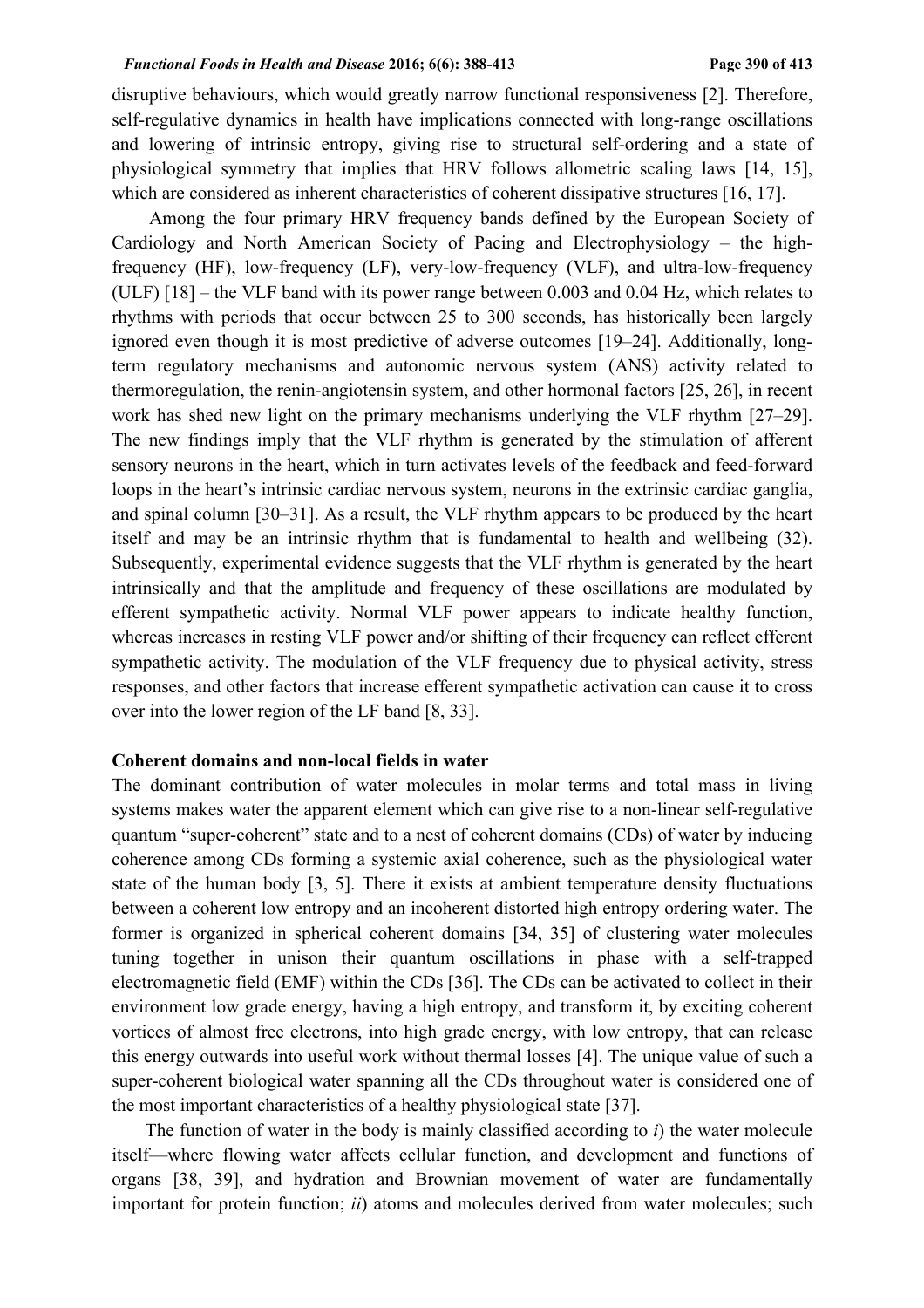### *Functional Foods in Health and Disease* **2016; 6(6): 388-413****Page 391 of 413**

as protons, hydrogen atoms (active hydrogen), hydrogen anions, hydrogen molecules, oxygen molecules, and reactive oxygen species (ROS) [40]; *iii*) molecules dissolved in water; such as mineral ions, mineral nanoparticles, organic and inorganic compounds, and gases [40]; *iv*) the driving and regulatory role of water in governing the biochemical activity and bioenergetics, where CDs become electron donors providing electron transfer processes of aqueous systems [41]; and *v*) water as a liquid non-linear quantum medium; where liquid water molecules of CDs are assembled interconnected by time-dependent long-range radiative EMF, while short range static bonds, such as hydrogen bonds and electric dipole-dipole interactions, are the consequence of molecular condensation induced by these non-local fields [42, 43].

Functional water includes water used in biological contexts, in accordance with the definition of functional foods [6, 44]. The functional quality of water restores self-regulative physiological conditions to maintain homeostasis [45, 46]. Research on functional drinking water, especially reduced functional water, such as electrochemically reduced water [40] or natural reduced water [47] and functional coherent water [46] demonstrate profound physiological function associated with health. Reduced waters are defined to have preventive and positive effects on oxidative stress-related diseases, such as diabetes, cancer, arteriosclerosis, neurodegenerative diseases, and side effects of haemodialysis [6]. Functional water is activated water with or without a defined coherent state exhibiting specific functions. There are many activation methods without a defined ordered state of water, such as electrolysis, treatment with a magnetic field, light irradiation, ultrasonication, bubbling with gases, strong water flow and collision, treatment with specific types of minerals or rocks [6], and high pressure treatment [48]. The physical and chemical qualities of coherent water have been identified in bulk water when transformed by means of water splitting into a lasting excited high energy state of ordered water [49] and exposed to very mild ground state energy conditions, such as the influence of vortex agitation, freezing-thawing, evaporationcondensation, audio-sonication, capillary filtration, oscillating electromagnetic fields [50], water agitation with metal oxides [49], and influence of incident low entropy coherent sunlight after passing a Fibonacci optical lattice (FOL) (present study) [51].

 Among functional waters, natural reductive mineral water (NRW) and electrolyzed water (EW) have been the most investigated. Potable NRW and EW are popular health-beneficial waters [6], which exhibit an alkaline pH [8–10], are highly reductive, have a negative oxidation-reduction potential, and perform reactive oxygen species (ROS) scavenging activity [49]. Clinical data suggested that EW improved oxygen stress-related diseases [52]. It was reported that in 45-% of 320 patients with type 2 diabetes who drank 2 L natural Nordenau (Germany) mineral water per day, blood glucose and HBA1c levels were significantly decreased after 6 days. These levels were further decreased after long–term drinking [53]. In another open clinical study, 65 patients with diabetes and 50 patients with hyperlipidemia drank 2 L natural Hita Tenryousi (Japan) mineral water daily for two months. A significant decrease in blood sugar levels was observed in 89-% of the patients. Blood triglyceride and total cholesterol levels with hyperlipidemia were significantly decreased in 92% of the patients [54]. Furthermore, in two double-blind random clinical trials, the first on 29 and the second on 100 type 2 diabetes patients who drank 1 L or 2 L Hita Tenryousi mineral water per day for 6 or 10 months respectively, urinary 8-OH dG (a marker of DNA oxidation) was significantly decreased in the first of the two studies [55]. Anti-metabolic syndrome effects were noted in the second study, such as a significant decrease in starved blood sugar levels, blood pressure, total cholesterol, LDL cholesterol, GOT, γ-GTP and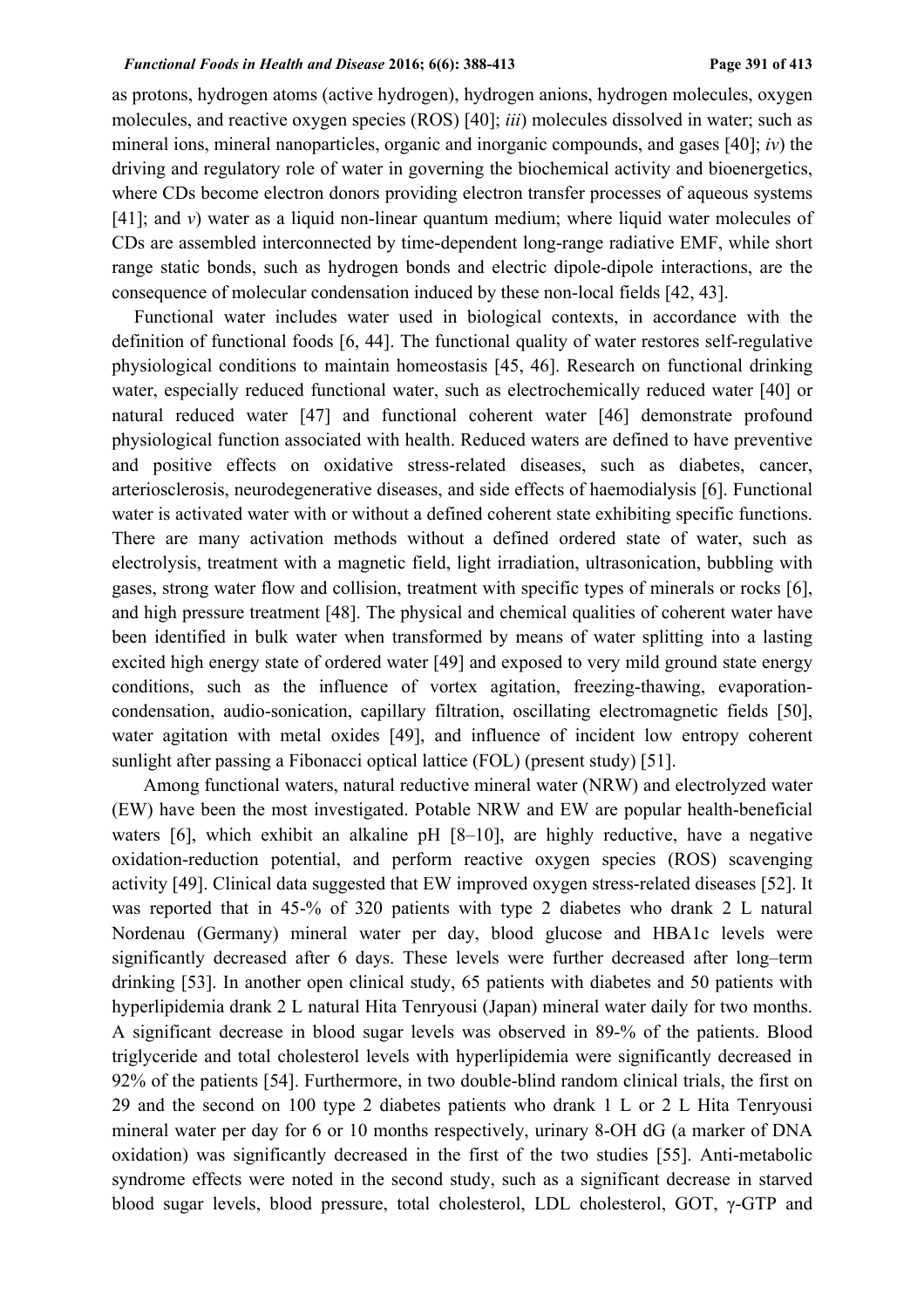# *Functional Foods in Health and Disease* **2016; 6(6): 388-413****Page 392 of 413**

triglyceride levels, arteriosclerosis index, uric acid levels, and a significant increase in leptin levels as well as improvement of constipation [56]. The clinical recommendation was that drinking up to 2 L NRW water per day was beneficial for health.

## **Functional coherent water: a factor in physiological self-regulation**

Concerning functional coherent water, ingestion of a small volume, only one glass (100 ml), induced a bradycardial regulative response in healthy subjects, which was dependent on an increase in cardiac vagal activity, a rapid parasympathetic restorative response from the heart, and also significantly affected and caused a rise in salivary humoral immunity [46]. A concomitant increase in the power density in low frequency (LF) and high frequency (HF) power bands implied induction of a stabilizing resonance in autonomic regulation at frequencies in the range of 0.1 Hz induced by mid-range LF signals. Water intake had no effect on mean systolic and diastolic blood pressure. However, a distinct difference in blood pressure curve shape between the two waters was noted, with functional water characterized by a straight invariant horizontal line aligned along the entire time scale, and different from a slightly lower control blood pressure level, which suggested that functional water has a stabilizing effect on normal blood pressure. Additionally, a significantly lower variation in the standard deviation of systolic blood pressure might indicate fewer diurnal changes in blood pressure variability.

The autonomic adaptation to achieve homeostasis induced by functional liquid water was partly supported by previous findings, in which similar conditions created by gaseous coherent water in air transpired from indoor greenery led to an improvement in parasympathetic activation in healthy subjects during exposure to and discrimination of the stress load from an EMF from a visual display terminal [57]. The increase in parasympathetic activity was accompanied by an intensified spectral power band at frequencies in the range of 0.1 Hz in the presence of control or active (irrigated by vortex water) plants that led to a state of ANS stability. The EMF contributed to an increase in the amplitude of very low frequency (VLF) signals, stimulating physiologic arousal. However, exposure to natural gaseous plant cues generated a reduction in VLF power, which indicated the plant stimuli affect involuntary responses to EMF-induced distortion in PSD regulative signal processing, and that only active coherent plant cues induce qualities in air conditions equal to those of the control experiment before the EMF was applied (the percentage of VLF to total power was equal between the two experiments). Since both active and control plants have a more or less similar effect on cardiac and autonomic functioning, besides the striking normalization in VLF power by the active plant, an additional involuntary non-sensory self-adaptive state accompanying sensory intake or attention can be induced by natural or specifically by coherent VLF-quenching stimuli, which is consistent with the theory of restorative effects of natural objects [58–60].

Functional coherent water may be a significant factor in self-regulation and selfconsistency of homeostasis [46], based on the theory of dissipative systems' ability to selfregulate [16], and the assumption that VLF rhythms are involved in humoral and visceral regulation, which has been shown to be affected by depressing and upsetting thoughts, thereby serving as an indicator of a patient's achievement of a calm and peaceful internal state [61], optimizing coping ability due to inducing long–term hormonal response to external stressors [62], and the new recent findings, which imply that the VLF rhythm is intrinsically generated by the heart itself where normal VLF power indicates a healthy state [32]. The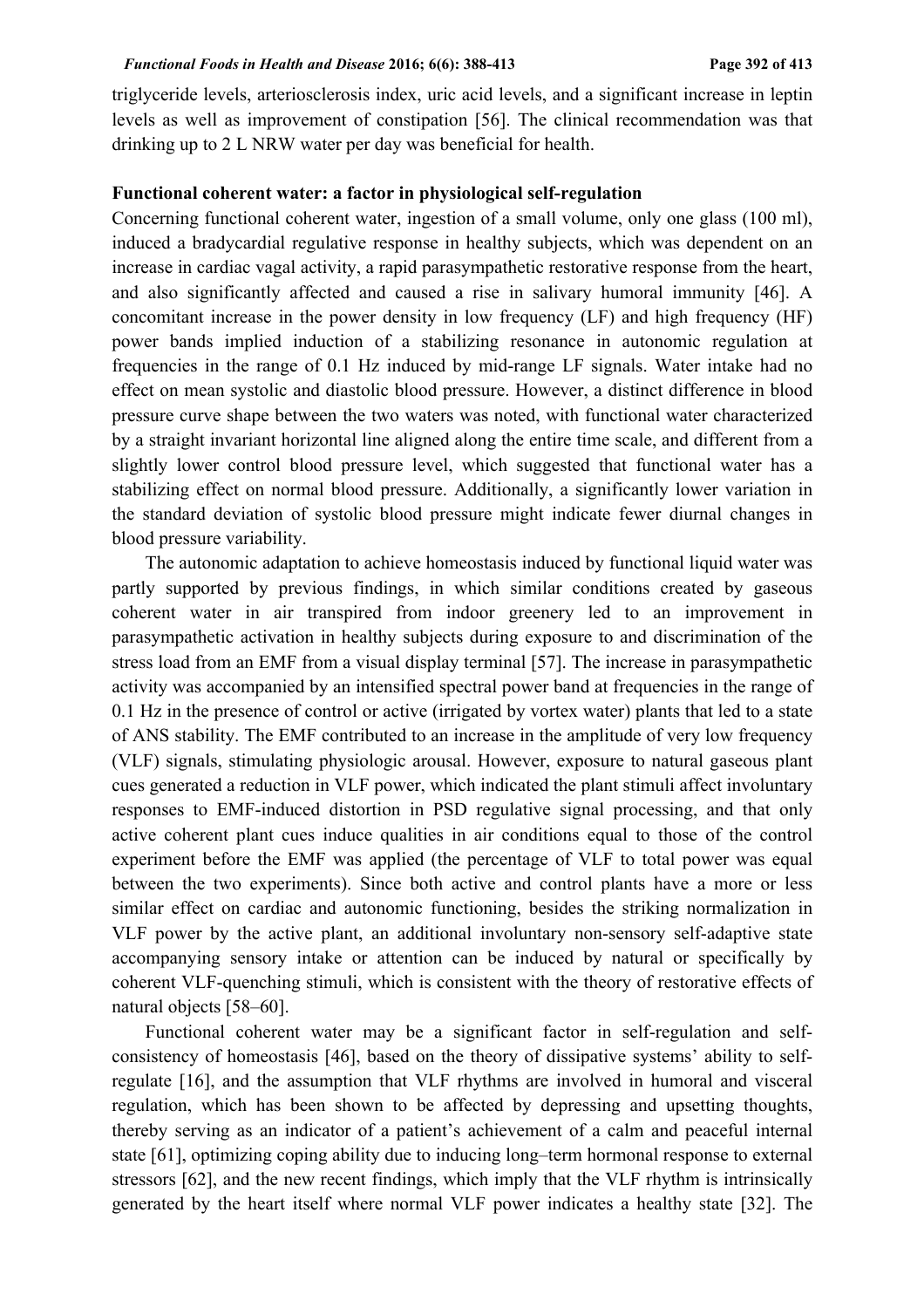present study was designed to investigate whether a functional coherent water state in conformity with gaseous coherent water cues [57] may be a significant factor in accessing and maintaining the intrinsic VLF rhythm, specifically by examining the effects of consumption of an average dietary volume (100 ml) of functional coherent mineral water on short–term (15 min) cardiovascular time and frequency PSD parameters, salivary immunoglobulin A (IgA), and on blood pressure in healthy subjects.

# **METHODS**

Fifteen (15) healthy non-smoking subjects, eight females and seven males aged between 18 and 58 years (mean age 36.5 years), participated in the study. Subjects were normotensive, were not on medication, and were screened by means of their history and physical examination to exclude cardiovascular and neurological dysfunction (BMI was measured and notified). They were recruited from the employees of Scientific Park corporations. The study protocol followed the approved standard of the local ethics committee and the Helsinki declarations of 1983 and 1995. Written informed consent was obtained.

# **Study design**

The subjects were studied using a double blind randomized pre-post crossover design in the morning after an overnight fast. Subjects were studied individually, one participant per day. Individuals receiving CMW during the first part of the study were given FCMW during the second part and vice versa. Controls were measured prior to drinking either test water. During the study, the subjects were seated in ordinary working position on an office chair in front of a table. The room was air-conditioned with a constant temperature around 25 °C.

### **Assessment**

Electrocardiography (ECG) was performed after the participants had undergone an initial conditioning period of sitting at the table for 15 minutes and measured from the wrists via sensor electrodes connected to a Heart Rhythm Scanner (Biocom Technologies, US). Sensor pads marked "left" and "right" were placed on the respective wrist with the electrode disks facing downwards and firmly secured by means of elastic wristbands. Short-term measurements (15-minute sessions) of time domain and power density parameters (PSD) were performed and analyzed by a special computer software program, according to standard guidelines approved by the European and North American Societies of Cardiology (18). Time domain parameters were calculated from the heart rate and determined by R-R interbeat intervals. The time domain analysis recordings were mean heart rate (mean HRT), mean of the normal to normal heartbeats (mean NN), standard deviation of the normal to normal heartbeats (5-minSDNN; the term SDNN will be used in the following text), the square root of the mean squared differences of successive N-N intervals (RMSSD), and an estimate of the parasympathetic activity of the heart. The PSD analysis recalculates the frequency content of time domain data into three distinct frequency segments. Each frequency range represents different segments of the autonomic nervous system and provides information about frequency domain terms as follows: Total power, which is an estimate of the total power of all NN intervals over the record length in the range of frequencies between 0–0.4 Hz; very low frequency power, involving sympathetic components less than or equal to 0.04 Hz (VLF); low frequency power, which measures both sympathetic and parasympathetic components equal to 0.04–0.15 Hz (LF); and high frequency power, which equals 0.15–0.4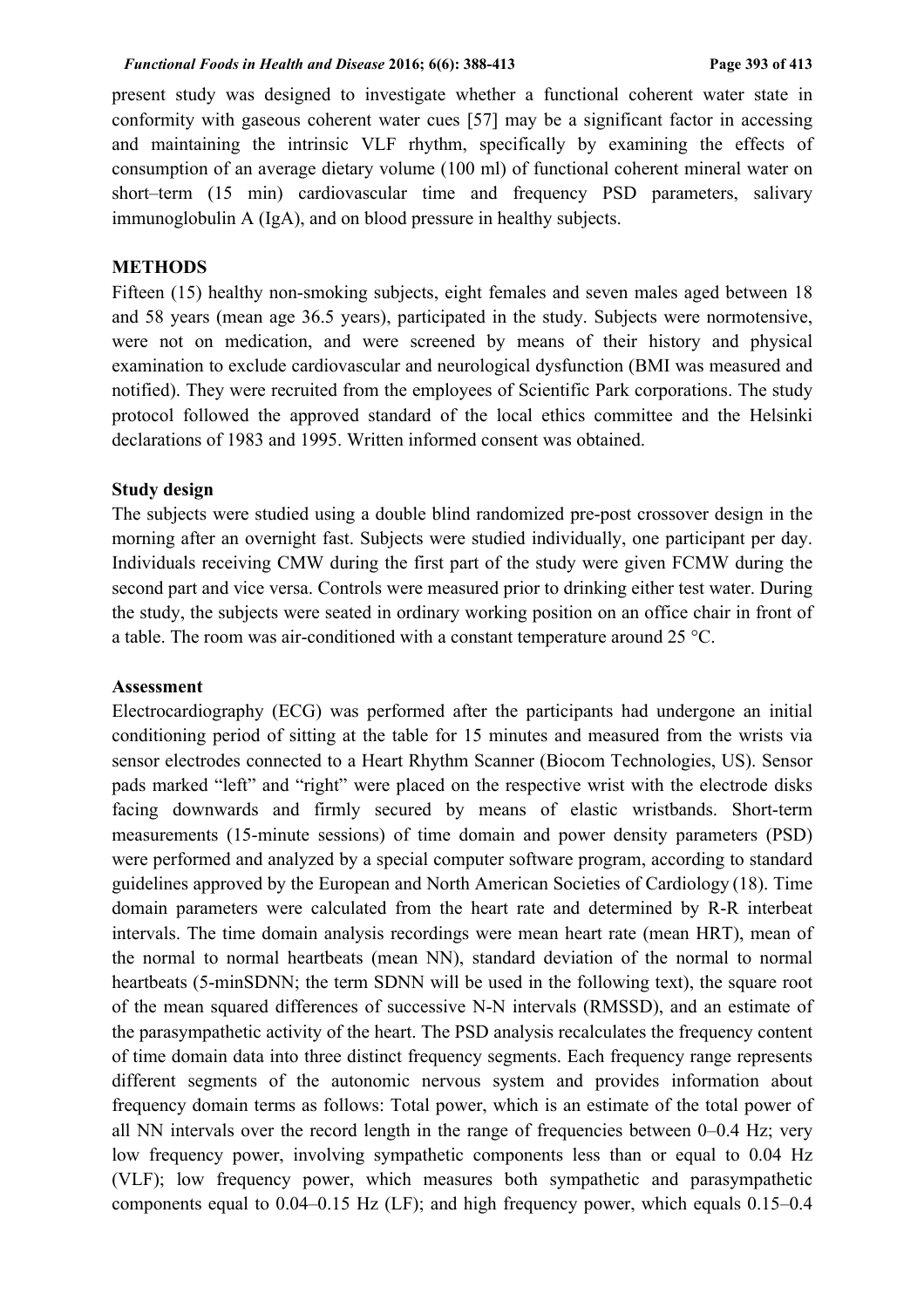Hz (HF) and relates to parasympathetic or vagal activity. Normalized low- and highfrequency units (LF norm and HF norm) express the ratio between the frequency of interest and the difference between total power and VLF multiplied by 100. The ratio of LF to HF power quantifies the absolute LF to absolute HF power (LF/HF).

After connection of the ECG equipment, the subjects were allowed to rest for 15 min. Saliva was collected for 4 min prior to the start of a 15–min HRV and PSD recording. Subjects were then asked to drink 100 ml of control mineral or functional water (temperature 20-°C) in a relaxed manner. The bottom of the bottles with control and functional water was labelled with a numerical code, which was uncovered after completion of the experimental part of the study in order to identify the type of water. Control mineral or functional coherent water was randomly and double–blind assigned between subjects in the first part of the study. A second portion of control mineral or functional coherent water was administered approximately two weeks later. Those subjects given control water during the first part of the study received functional water on the second occasion and vice versa. After conditioning for 15 min, another saliva sample was collected 4 min prior to the start of the final 15 min HRV and PSD recording.

Detrended fluctuation analysis (DFA) [2, 63] determines the monofractal scaling behavior of numeric, e.g. time series data, in the presence of possible trends without knowledge of their origin. The DFA algorithm permits the detection of intrinsic selfsimilarity embedded in a non-stationary time series. The root mean square fluctuation of the integrated and detrended time series  $F(n)$  behaves as a power law function of n:

# *(F(n)αn d )*

The integrated time series is divided into boxes of equal length *n*. For each box of length  $n<sub>1</sub>$ , a least square line is fitted to the data. The calculation is repeated over all time scales (box sizes). The DFA exponent *(d)* is defined as the slope of the regression line log *n* vs. *F(n)*. A DFA exponent ranging from  $0.5 \le d \le 1$  indicates long-range power law correlations, growing stronger towards 1.

Multifractal characterization of nonstationary time series is based on a generalization of the DFA method and is extended to temporal variation in scale invariant structures, which indicate a multifractal structure of time series data that is defined by a multifractal spectrum of power law exponents [63-65]. In order to quantify possible differences in singularity spectra stemming from different structural signals, it is possible to fit by the least square method the spectra to a quadratic function around the position of their graph maxima at  $\alpha_0$ , according to a multifractal spectrum  $F(\alpha)$ :

$$
F(\alpha) = A(\alpha - \alpha_0)^2 + B(\alpha - \alpha_0) + C
$$

Parameter *B* indicates the asymmetry of the curve, which is zero for symmetric, positive for left-skewed, and negative for right-skewed shapes. A right-skewed spectrum denotes the relatively strong dominance of high fractal components, corresponding to rough fractal structures and a left-skewed spectrum indicates low smooth-looking fractal structures. To obtain an estimate of the width of the spectrum for the range of  $\alpha$  where  $F(\alpha) > 0$ , the fitted curves are extrapolated to zero. The width of the spectrum is defined:

$$
\Delta \alpha = \alpha_{\text{max}} - \alpha_{\text{min}} \text{ with } F(\alpha_{\text{max}}) = F(\alpha_{\text{min}}) = 0
$$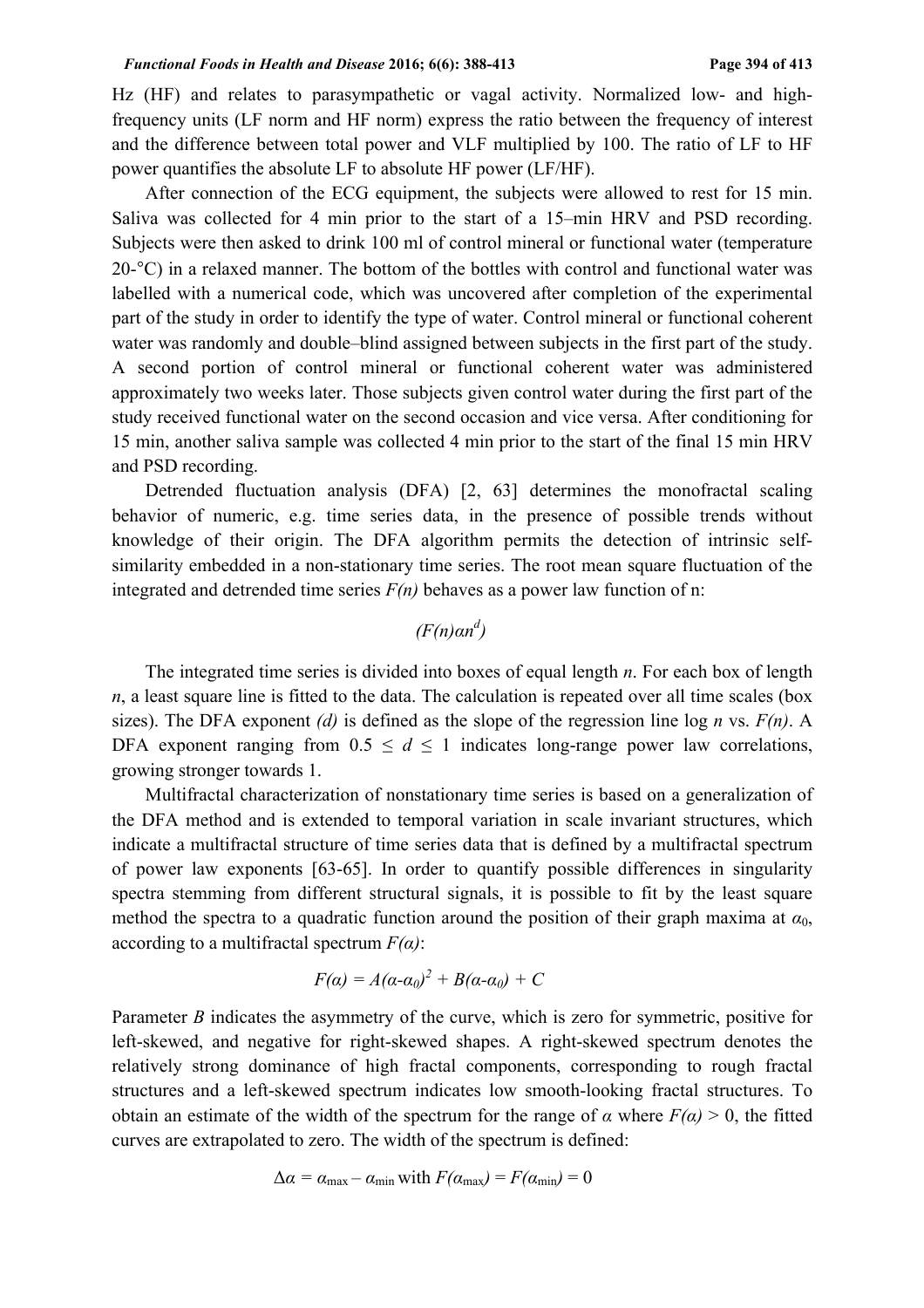#### *Functional Foods in Health and Disease* **2016; 6(6): 388-413****Page 395 of 413**

The higher the  $\Delta \alpha$ , the wider the range of fractal exponents in the signal and the richer the process in structure. Consequently, a wider opening of the graph indicates a non-uniform clustering structure of sequences. The difference in fractal dimensions of the maximum probability subset  $(a = a_{max})$  and the minimum  $(a = a_{min})$  is  $\Delta f(\Delta f) = f(a_{min}) - f(a_{max})$ .  $f(a_{min})$ and  $f(\alpha_{\text{max}})$  reflect the number of the subset of the maximum and minimum probability, respectively. Thus,  $\Delta f \leq 0$  represents that the chance of the interbeat intervals lying at the lowest site is more than that at the highest site and vice versa.

The monofractal DFA exponent and multifractal (Δ*α, B,* Δ*ƒ*) parameters can be used as quantitative dynamical indexes of functional coherent water reflecting the extension in mono and multifractal scaling of heart rate dynamics, a feature of a healthy function [2]. The change in the DFA [63] and multifractal exponents [64‒66] were calculated on mean N-N interbeat intervals from individual ECGs. Multifractal DFA was performed using a VBA script for Microsoft [67]. The frequency spectrum of VLF time series data was evaluated by Fourier analysis [68].

Secretory saliva was collected in accordance with regular methodology [69]. Approximately one millilitre of unstimulated whole saliva was collected over a four–minute period and stored frozen at –20-°C until assayed. The salivary immunoglobulin A (IgA) concentration was analyzed and quantified in duplicate using an accredited standard immunoassay [70].

Arterial blood pressure was obtained as the mean of triplicate consecutive measurements at five–minute intervals over a one-hour period using a blood pressure monitor (Omron RX, Matsuaka Co. Ltd, Japan). The first measurement was taken immediately before ingestion and the second 10 minutes after drinking, followed by repeated measurements every five minutes.

The mineral water was obtained directly from the producer (Aqua Terrena spring water, Sweden). Functional coherent qualities were obtained by incident daylight passing a transparent topographical FOL following the proportions of the golden section and Fibonacci series of numbers [51, 71, 72]. The two-dimensional geometrical grid imprinted on a polyethylene terephthalate (PET) substrate causes ordinary photons to self-organize spatially with fractal symmetry, lower entropy, and higher intensity at ordinary temperatures and pressures [3, 36, 37]. The structure design is based on the geometry of the concentric circle, wherein there must be a specific relationship in accordance with the proportions of Phi [1, 68] or Fibonacci's sequence of numbers between the outer diameter of the circle and the next circle, counting inwards towards the common centre of circles. The line widths constituting the geometrical matrix equally follow the proportion of Phi. The FOL works as a fractal spatial-wave "Fourier raster" and is capable of transforming the spatial dissonance of electromagnetic field oscillations into harmonic wave components. Incident visible or thermal light that transmits the raster activates the fractal field due to the interference of the fluxes transmitted through and reflected by the diffraction lattice of the geometry. The light fields transform into a nonlinear series of wave structures with fractal coherent ordering in the visible and infrared wavelength range of light spectrum. Quantum fluctuations are captured by incident photons, giving rise to an excited highly ordered quantum state, where quantum coherent photons are self-trapped and accumulated with extended CDs that prescribe a co-oscillation with water molecules in the liquid state. The coherent state of liquid water is a reorganized field-like ordered unification of bulk water molecules with non-local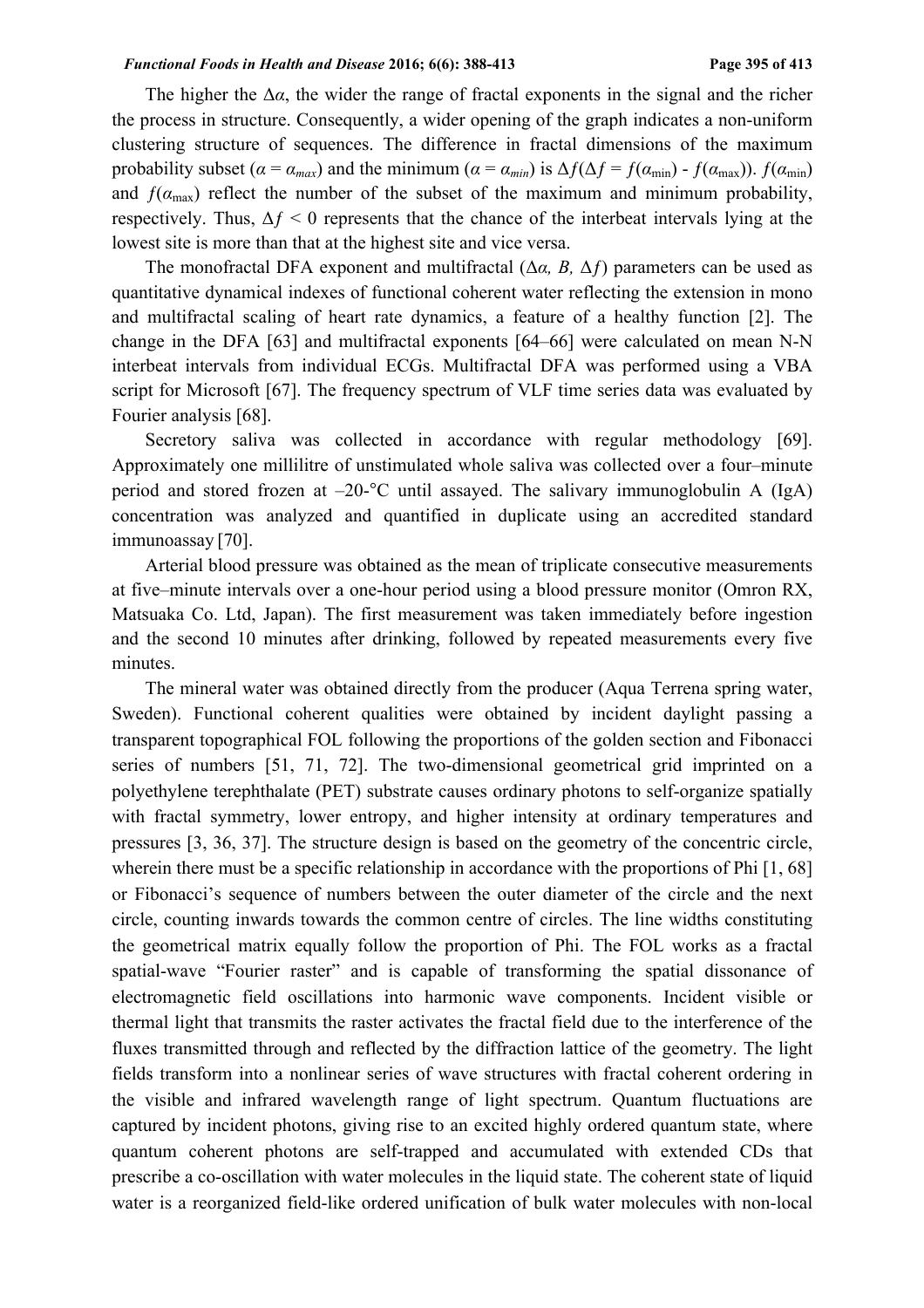identity. Among the features of coherent water is that extended water clusters aggregating in an auto-stabilizing network can grow to macroscopic proportions [57, 50, 73] and affect the condition of any external water in a liquid or gaseous state [74–76]. The functional coherent water was obtained by exposing the mineral water stored in a PET bottle to the topological FOL imprinted on the wall of the bottle at ordinary daylight and ambient conditions for 24 h before ingestion.

# **STATISTICAL ANALYSIS**

The study design aimed to compare the variance in mean values evaluated from individual changes in HRV and PSD parameters, arterial blood pressure, and salivary IgA. Mono and multifractal scaling were evaluated from the difference of the mean values between groups. Statistical analysis was performed by means of the nonparametric two-tailed Wilcoxon signed-rank test for estimation of significance across each group. Linear regression was used to model the outcome of BMI on HRV and PSD measures. Data are presented as mean ± S.D. and a probability level of  $p < 0.05$  was considered significant.

# **RESULTS**

Drinking 100 ml of functional coherent water did result in a small change and increase in arterial systolic blood pressure at 20 minutes ( $p = 0.027$ ) and 25 minutes ( $p = 0.031$ ) and in diastolic blood pressure at 20 minutes ( $p = 0.038$ ) post-drinking (Figure 1). Notably, the invariance between the two blood pressure curves was characterized as a straight horizontal line between 10 and 60 minutes. Mean baseline (between 10 and 60 min) systolic (119.4  $\pm$ 1.3 mmHg) and diastolic blood pressures (75.8  $\pm$  0.9 mmHg) were slightly but significantly lower after ingestion of functional coherent water; systolic  $121.5 \pm 0.9$  (p < 0.001) and diastolic blood pressure  $77.2 \pm 0.9$  mmHg (p < 0.001).

 Consumption of 100 ml control mineral water did affect two of the time domain ECG parameters, while ingestion of functional coherent mineral water affected two additional PSD parameters (Table 1). A significant fall in heart rate of controls ( $p = 0.016$ ) and experimental subjects ( $p = 0.002$ ) accompanied a concomitant increase in RR interval between heart beats of controls ( $p = 0.021$ ) and experimental subjects ( $\leq 0.001$ ). A significant increase in total power ( $p = 0.013$ ) and the VLF power band ( $p = 0.013$ ) indicated that functional coherent mineral water may influence stimulation of afferent sensory neurons in the heart. The percentage of the ratio of the VLF to total power revealed a very clear shift from a VLFdiscriminated condition after the ingestion of control mineral water (46.9 % to 38.6 %) to an opposed and stimulating self-regulative and self-sustainable response caused by functional coherent mineral water  $(45.6 %$  to  $50.5 %$ ).

 Fourier analysis of the mean value (all 15 participants) of the mean difference of VLF signals between control mineral water (CMW) minus control 1 (before intake of CMW) and functional coherent mineral water (FCMW) minus control 2 (before intake of FCMW) are shown in Figure 2. The main difference between the two curves is the dominant peak around 0.003 Hz after ingestion of functional mineral water (right curve). The distribution of low VLF signals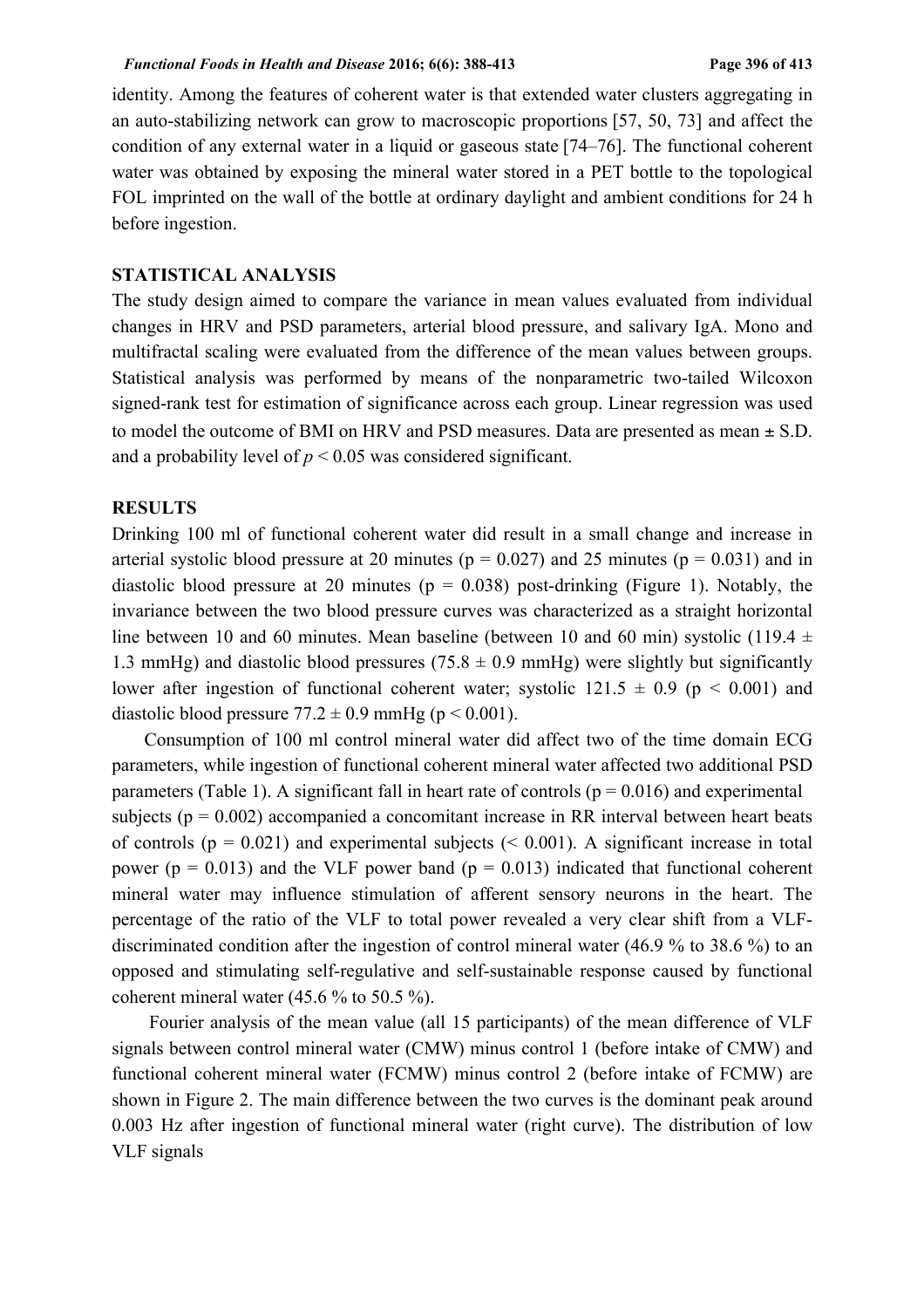



Figure 1. Systolic (A) and diastolic blood pressure (B) in healthy subjects following ingestion of control mineral water (CMW) or functional coherent mineral water (FCMW) (\*A 20 min p = 0.027; 25 min p = 0.031; \*B 20 min p = 0.038).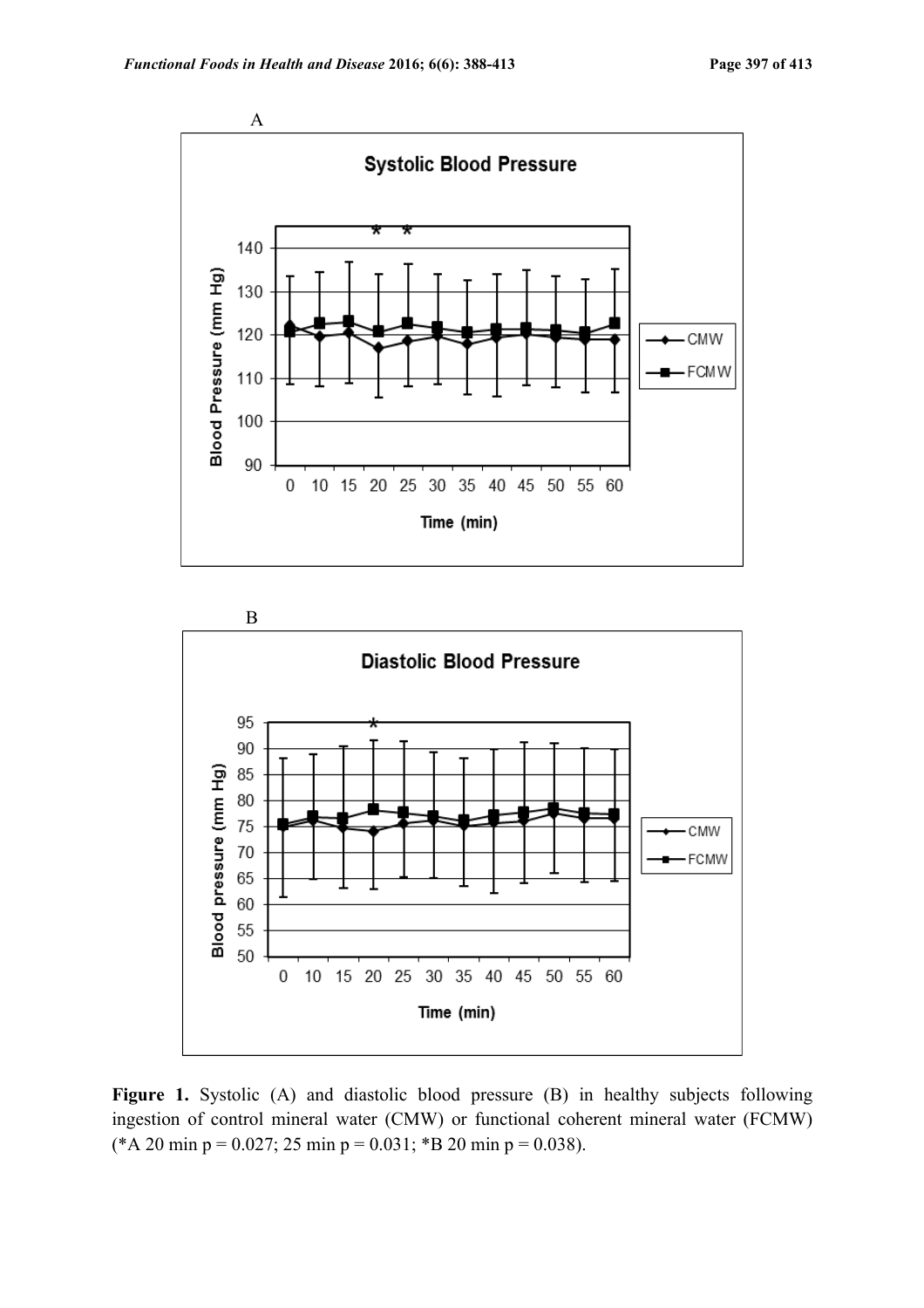

**Figure 2**. Fourier analysis of VLF signals from 15 min ECG measurements, following ingestion of control mineral water (CMW) (left curve) and functional coherent mineral water (FCMW)(right curve). The recording is the mean value (of all 15 participants) of the mean difference between CMW - Control 1 or FCMW - Control 2, respectively. The main difference between CMW and FCMW is the VLF peak around 0.003 Hz (right curve).

(0.98–7.82 mHz) revealed (Figure 3) that intake of control mineral water compared to control 1 values generated generally higher VLF amplitudes with the maximum peak at 1.95 mHz  $(\lambda)$ = 8.55 min). Ingestion of functional coherent mineral water showed a shift towards stimulation of VLF signals with higher maximum frequencies at 5.58 mHz ( $\lambda$  = 2.99 min) and 7.82 mHz ( $\lambda$  = 2.13 min). Control 2 values showed a peak at 2.93 mHz ( $\lambda$  = 5.69 min). The results indicate that drinking functional coherent mineral water stimulated a shift of VLF signals towards higher frequencies and increased coherent energy with a proposed biological impact, which could support the idea that control mineral and functional coherent mineral water act on cardiovascular regulation by means of activation of different signals within the VLF power band.

 The mono and multifractal scaling relationship of the heart interbeat interval time series after ingestion of functional coherent mineral water (Table 1) demonstrated fractal scaling, with the mono scaling exponent DFA significantly increased ( $p = 0.044$ ) compared to the control mineral water with a lowered DFA, which indicated that interbeat signals are characterized by high persistence or long-term memory. From the multifractal analysis, the multifractal scaling exponent  $\Delta \alpha$  was significantly increased ( $p = 0.028$ ), which indicated a non-uniform clustering structure of the sequences. Relative to control mineral water, the higher  $\Delta\alpha$  in functional coherent water shows that the variation of interbeat intervals is larger and that the multifractality is stronger.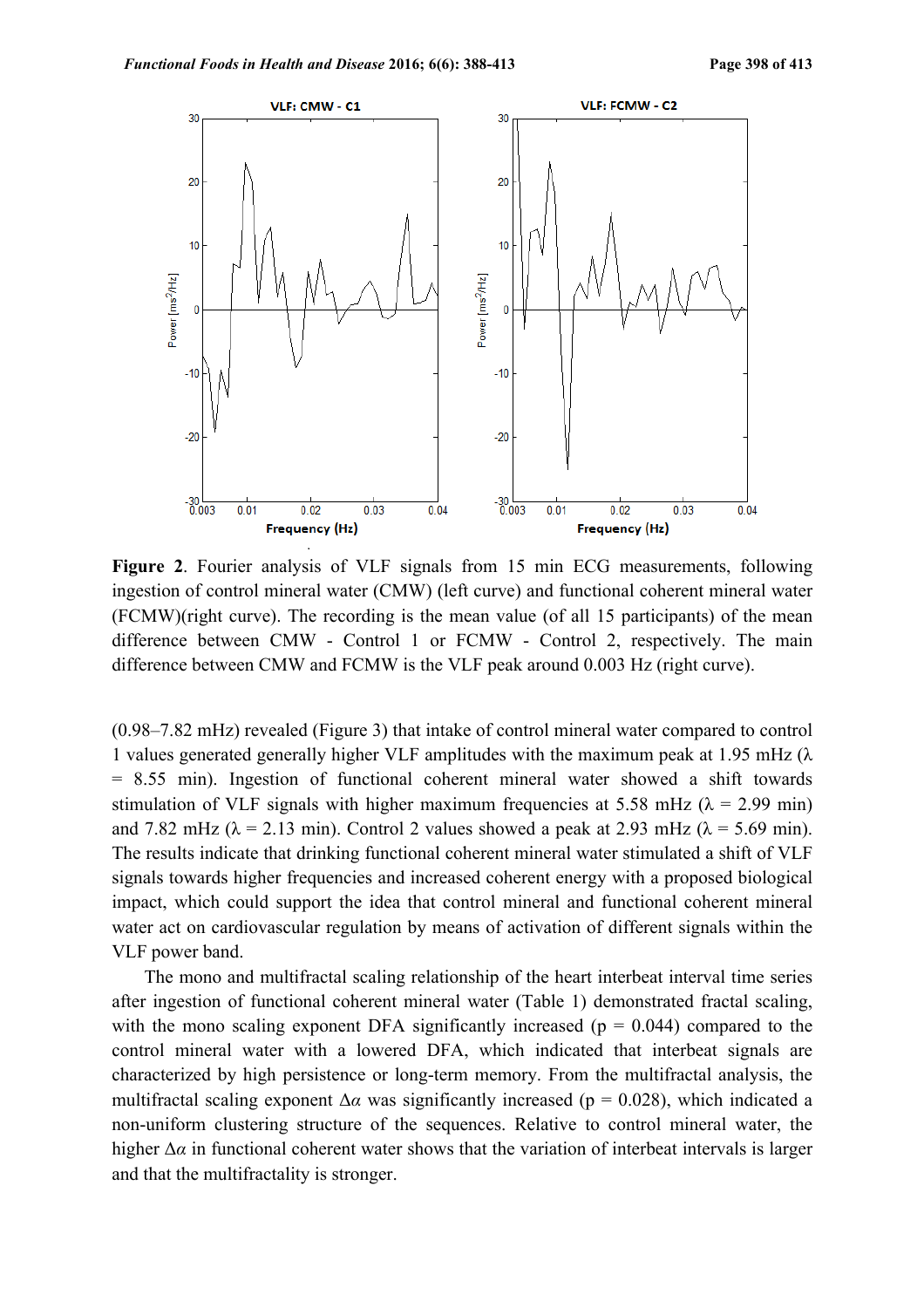| Table 1. Mean values of time, power spectral density and mono and multifractal                |                   |                       |                           | scaling parameters obtained from 15 min ECGs in 15 healthy volunteers |                    |                                                                                                                                                                                                       |                           |                         |                              |
|-----------------------------------------------------------------------------------------------|-------------------|-----------------------|---------------------------|-----------------------------------------------------------------------|--------------------|-------------------------------------------------------------------------------------------------------------------------------------------------------------------------------------------------------|---------------------------|-------------------------|------------------------------|
|                                                                                               |                   |                       |                           |                                                                       |                    |                                                                                                                                                                                                       |                           |                         |                              |
| ECG parameter                                                                                 | Control 1         | Mineral water (MW) p' |                           | Difference MW-Control 1 Control 2                                     |                    | Functional coherent water (FW) <sup>ª</sup>                                                                                                                                                           | $\mathbf{a}^{\mathbf{a}}$ | Difference FW-Control 2 | $\rho^{\textit{difference}}$ |
|                                                                                               | $Mean \pm SD$     | $Mean \pm SD$         |                           | $Mean \pm SD$                                                         | $Mean \pm SD$      | $Mean \pm SD$                                                                                                                                                                                         |                           | $Mean \pm SD$           |                              |
| Heart rate (bpm)                                                                              | $65.6 \pm 9.1$    | $63.9 \pm 8.5$        | <b>O16</b><br>Ö           | $-1.7 \pm 2.4$                                                        | $63.9 + 9.0$       | $61.0 \pm 8.1$                                                                                                                                                                                        | 0.002                     | $-2.5 \pm 2.6$          | Ձ                            |
| RR (ms)                                                                                       | $931 \pm 130$     | $953 \pm 125$         | 0.021                     | $22.4 \pm 33.6$                                                       | $963 \pm 147$      | $1000 \pm 139$                                                                                                                                                                                        | $-0.001$                  | $36.9 + 34.1$           | <b>SD</b>                    |
| SDNN (ms)                                                                                     | $69.7 \pm 29.2$   | $85.3 \pm 44.7$       | S                         | $15.6 \pm 41.2$                                                       | $87.0 \pm 59.4$    | $90.5 \pm 45.8$                                                                                                                                                                                       | S                         | $3.4 \pm 33.0$          | S                            |
| RMSSD (ms)                                                                                    | $52.8 \pm 31.9$   | 69.6 ± 44.6           | $\tilde{\mathbf{s}}$      | $16.7 \pm 33.5$                                                       | 68.8 ± 62.7        | $72.2 \pm 51.0$                                                                                                                                                                                       | S                         | $3.4 \pm 19.3$          | S                            |
| Total Power (ms <sup>2</sup> /Hz)                                                             | $1714 \pm 1463$   | 2244 ± 2236           | $\frac{8}{2}$             | 530 ± 2481                                                            | $1992 \pm 2210$    | 2566 ± 2608                                                                                                                                                                                           | 0.013                     | 574 ± 781               | $\frac{8}{2}$                |
| Very low frequencies (ms <sup>2</sup> /Hz) 804 ± 893 (46.9 %) 865 ± 733 (38.6 %) NS           |                   |                       |                           | $607 \pm 1090$                                                        |                    | $908 \pm 892$ (45.6%) 1311 ± 1334 (50.5%)                                                                                                                                                             | 0.013                     | 403 ± 549               | S                            |
| Low frequencies (ms'/Hz)                                                                      | $569 + 438$       | 796 ± 837             | $\frac{\omega}{2}$        | $227 \pm 857$                                                         | $569 + 572$        | 787 ± 921                                                                                                                                                                                             | $\tilde{z}$               | $218 + 542$             | S                            |
| High frequencies (ms'/Hz)                                                                     | $271 \pm 306$     | 444 ± 589             | $\widetilde{\mathcal{Z}}$ | $173 + 579$                                                           | 356 ± 604          | 324 ± 396                                                                                                                                                                                             | 9                         | $-32.5 \pm 237$         | $\tilde{z}$                  |
| High frequency norm (%)                                                                       | $23.9 \pm 12.1$   | $29.3 \pm 9.6$        | S                         | $5.3 \pm 13.9$                                                        | $26.8 \pm 11.8$    | $26.6 \pm 7.8$                                                                                                                                                                                        | $\mathfrak{S}$            | $-0.1 \pm 12.2$         | $\tilde{z}$                  |
| Low frequency norm (%)                                                                        | $67.7 \pm 16.0$   | $59.7 \pm 10.3$       | $\frac{8}{2}$             | $-8.0 \pm 2.3$                                                        | $63.1 \pm 15.9$    | $60.5 \pm 11.5$                                                                                                                                                                                       | S                         | $-2.6 \pm 18.1$         | $\mathfrak{S}$               |
| 当<br>上                                                                                        | $3.7 \pm 2.3$     | $2.5 \pm 1.5$         | $\mathfrak{S}$            | $-1.3 \pm 2.3$                                                        | $3.1 \pm 2.3$      | $2.5 \pm 1.1$                                                                                                                                                                                         | S                         | $-0.6 \pm 2.4$          | $\mathfrak{S}$               |
| <b>DFA<sup>c</sup></b>                                                                        | $0.89 \pm 0.10$   | $0.84 \pm 0.11$       | S                         | $-0.049 \pm 0.098$                                                    | $0.87 \pm 0.14$    | $0.91 \pm 0.11$                                                                                                                                                                                       | S                         | $0.036 \pm 0.123$       | 0.044                        |
| ័ឌ                                                                                            | $1.396 \pm 0.328$ | $1.280 \pm 0.222$     | $\widetilde{\approx}$     | $-0.116 \pm 0.369$                                                    | $1.312 \pm 0.287$  | $1.426 \pm 0.317$                                                                                                                                                                                     | $\mathfrak{S}$            | $0.087 \pm 0.260$       | 0.028                        |
| ٹی                                                                                            | $1.283 \pm 0.206$ | $1.178 \pm 0.156$     | $\frac{8}{2}$             | $-0.105 \pm 0.266$                                                    | $1.219 + 0.197$    | $1.210 \pm 0.157$                                                                                                                                                                                     | S                         | $-0.004 \pm 0.281$      | S                            |
| ă                                                                                             | $0.025 \pm 0.192$ | $-0.008 \pm 0.318$    | $\tilde{z}$               | $-0.033 \pm 0.489$                                                    | $-0.066 \pm 0.106$ | $0.024 \pm 0.398$                                                                                                                                                                                     | $\mathfrak{S}$            | $0.113 \pm 0.418$       | 0.025                        |
| Values are the mean ± SD for each ECG parameter as compared between grou                      |                   |                       |                           |                                                                       |                    | ps after consumption of 100 ml of control mineral water or functional coherent mineral water.                                                                                                         |                           |                         |                              |
| <sup>8</sup> Control mineral water was conditioned by the topological FOL for 24 h.           |                   |                       |                           |                                                                       |                    |                                                                                                                                                                                                       |                           |                         |                              |
|                                                                                               |                   |                       |                           |                                                                       |                    | <sup>b</sup> Differences in each group across treatments was made by non parametric Wilcoxon signed two, positive sum of signed ranks and T, negative sum of signed ranks are not shown in the Table. |                           |                         |                              |
| <sup>C</sup> DFA equals detrended fluctuation anlysis, and multifractal detrended fluctuation |                   |                       |                           |                                                                       |                    | analysis; where $\Delta a$ is the width, $\Delta f$ is fractal dimension and B is the degree of fine or coarse looking structure of multifractal                                                      |                           |                         |                              |
| spectrum.                                                                                     |                   |                       |                           |                                                                       |                    |                                                                                                                                                                                                       |                           |                         |                              |
|                                                                                               |                   |                       |                           |                                                                       |                    | RR, interbeat intervals; SDNN, standard deviation (SD) of normal-to-normal beats; RWSSD, square root of mean squared differences of successive NN intervals; NS, not significant.                     |                           |                         |                              |
| · Percentage VLF/Total power.                                                                 |                   |                       |                           |                                                                       |                    |                                                                                                                                                                                                       |                           |                         |                              |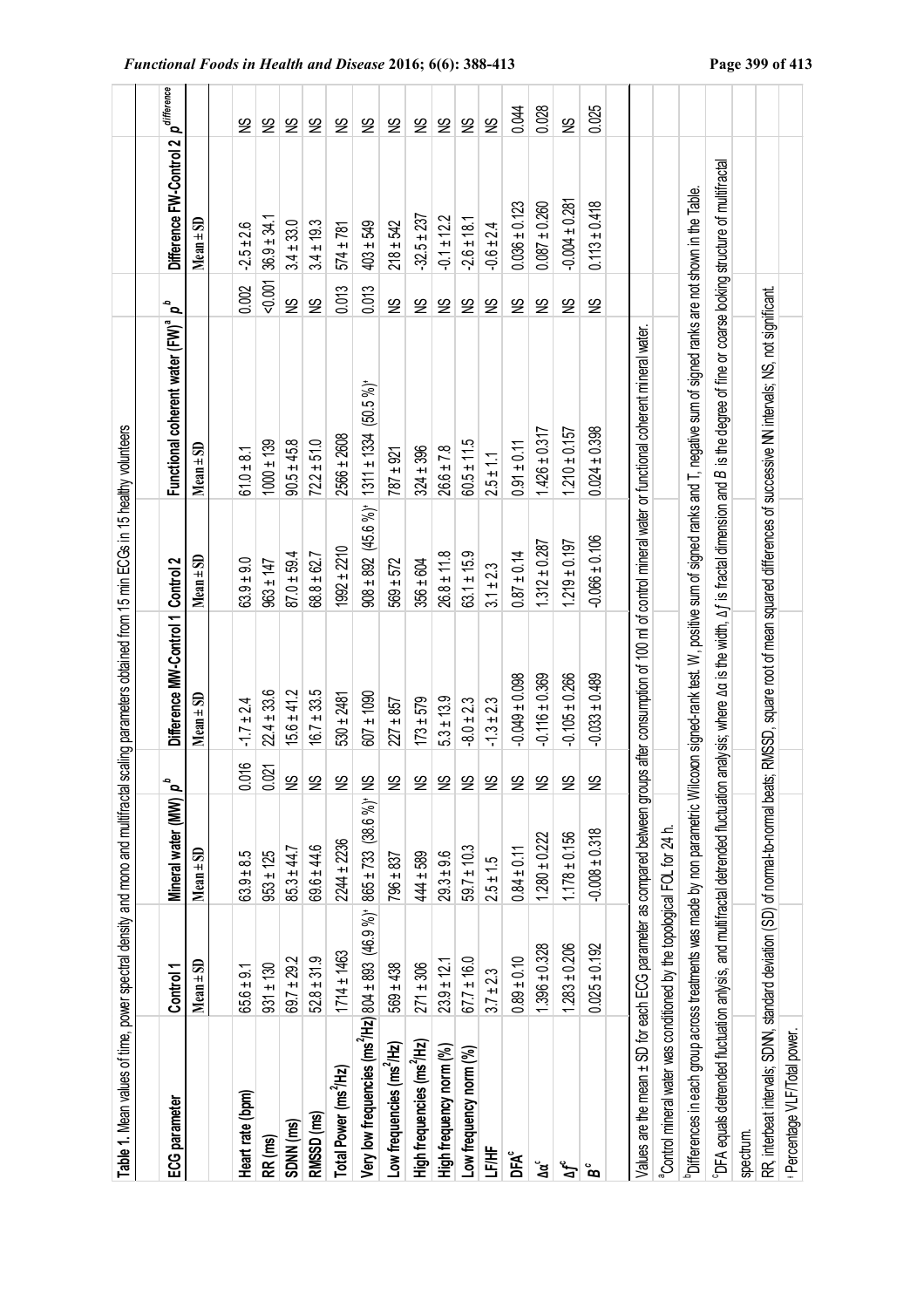

Figure 3. Distribution of low VLF signals obtained from Fourier analysis of VLF frequency spectrum (0,98-7,82 mHz) (Figure 2). The main frequency peaks represent VLF oscillations in control experiments 1 (C1) and 2 (C2), and after ingestion of control mineral water (CMW) or functional coherent mineral water (FCMW).

The larger the Δ*α* value, the richer the signal in the structure. A larger *B* value (positive) for functional coherent mineral water indicated a left-skewed multifractal spectrum shape and a relative dominance of lower fractal exponents corresponding to a more smooth-looking structure. The lower *B* value (negative) for control mineral water indicated a rougher structure of a less multifractal scaling spectrum. No correlation between BMI and time or frequency domain and mono or multifractal scaling parameters could be identified, indicating that the effect of control mineral and functional coherent mineral water were independent of the variation in body mass index (BMI) (data not shown).

 Drinking control mineral water revealed that the mean plasma concentration of salivary IgA was significantly lower ( $p = 0.018$ ) opposed to the unaffected plasma concentration after ingestion of functional coherent mineral water (Figure 4).



**Figure 4.** Unstimulated salivary concentration of immunoglobulin A (IgA) in Functional coherent mineral water in relation to control mineral water values ( $*$  $p$  = 0.018). White bars represent results before experiment and the black bars represent results in subjects after drinking control or functional coherent mineral water.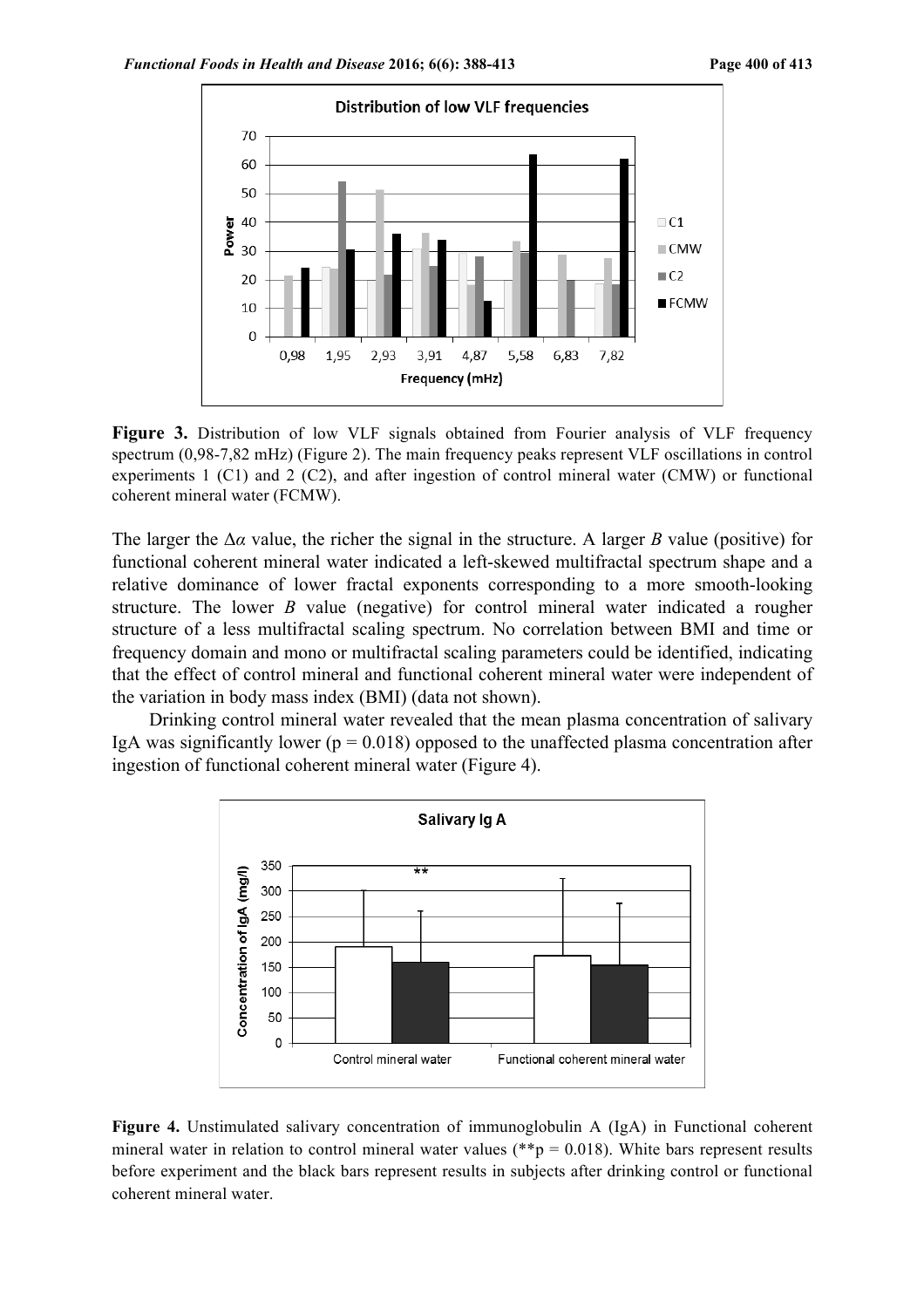### **DISCUSSION**

This study assessed the effect of drinking functional coherent mineral water on cardiovascular time and frequency domain, and mono and multifractal parameters with reflexive response on blood pressure and mucosal humoral immunity. The primary finding, besides an expected bradycardial regulative response in healthy subjects, was a significantly larger total power of the heart with concomitant increasing effect on 2–3 minute oscillations of the VLF power band, indicating alteration in the heart's intrinsic cardiac rhythm that is considered fundamental to health and wellbeing [32]. The intrinsic regulation in VLFinduced HRV was strongly coordinated to mono and multifractal scaling of heart rate dynamics, which defines self-regulative non-local adaptability with higher capacity to respond to unpredictable stimuli and stresses, a characteristic of a healthy autonomic function [2]. The result of the current study adds new information to the results of our previous findings. Firstly, the beneficial effect of intake of functional mineral water on a rapid parasympathetic restorative response, stimulated mucosal humoral immunity and a proposed self-regulative stabilization of blood pressure [46]. Secondly, the humidifying effect of indoor greenery irrigated with vortex-water, which improved a vagus-induced sympathovagal balance on the heart in healthy volunteers exposed to ordinary EMFs in visual display terminal (VDT) work [57].

The small but significant change in blood pressure in healthy subjects 20–25 minutes post-drinking was unexpected, due to the small volume of ingested water. Previous studies in young and mixed aged humans [46, 77], contrary to older [78] healthy humans, have shown no effects on blood pressure after ingestion of water volumes up to 500 ml. Normally, when a pressor effect is observed in e.g. patients with autonomic failure, the response was evident within five minutes after drinking started, reached a maximum after 20 to 35 minutes, and was sustained for more than 60 minutes [78]. In our previous study after intake of functional mineral water [46], the distinct difference in curve shape between control mineral water with a non-significant increase in systolic and diastolic blood pressure between 10–20 minutes post-drinking accompanied a higher mean level different from baseline between 25 to 60 minutes. The straight horizontal line from the start of drinking to 60 minutes post-drinking suggested a stabilizing effect on normal blood pressure. Accordingly, in the present study, drinking functional coherent mineral water resulted in a higher consistent mean difference in curve shape from the baseline, indicating a steady arterial systolic and diastolic blood pressure. The impact of fractal scaling along with distinct classes of non-linear interactions reveals that fractal self-regulation appears to underlie important aspects of cardiac VLFinfluence of endogeneous blood pressure rhythms on the heart, which might have considerable predictive value for health outcomes [79, 80].

The defined change in HRV implied the VLF rhythm is a specified intrinsic sympathetic oscillation modulated by nonlocal and nonlinear fractal signal processing [2], which is also involved with thermal, metabolic rate, hormonal, and visceral regulation [61], in addition to cardiac-related activity [81]. Since the VLF frequency band is sensitive to ruminative or worrisome thoughts frequently observed in many psychophysiological disorders, the signal has been considered a potentially powerful tool for autonomic regulation. When physiological activity was reflected to the patient in a self-management program, VLF rhythms served as an indicator of the patient's attempt to achieve a calm and peaceful internal state [61]. In the presence of an EMF, the influence of higher VLF signals indicated a distortion in ordinary long-term heart cycles of an extended biological duration, possibly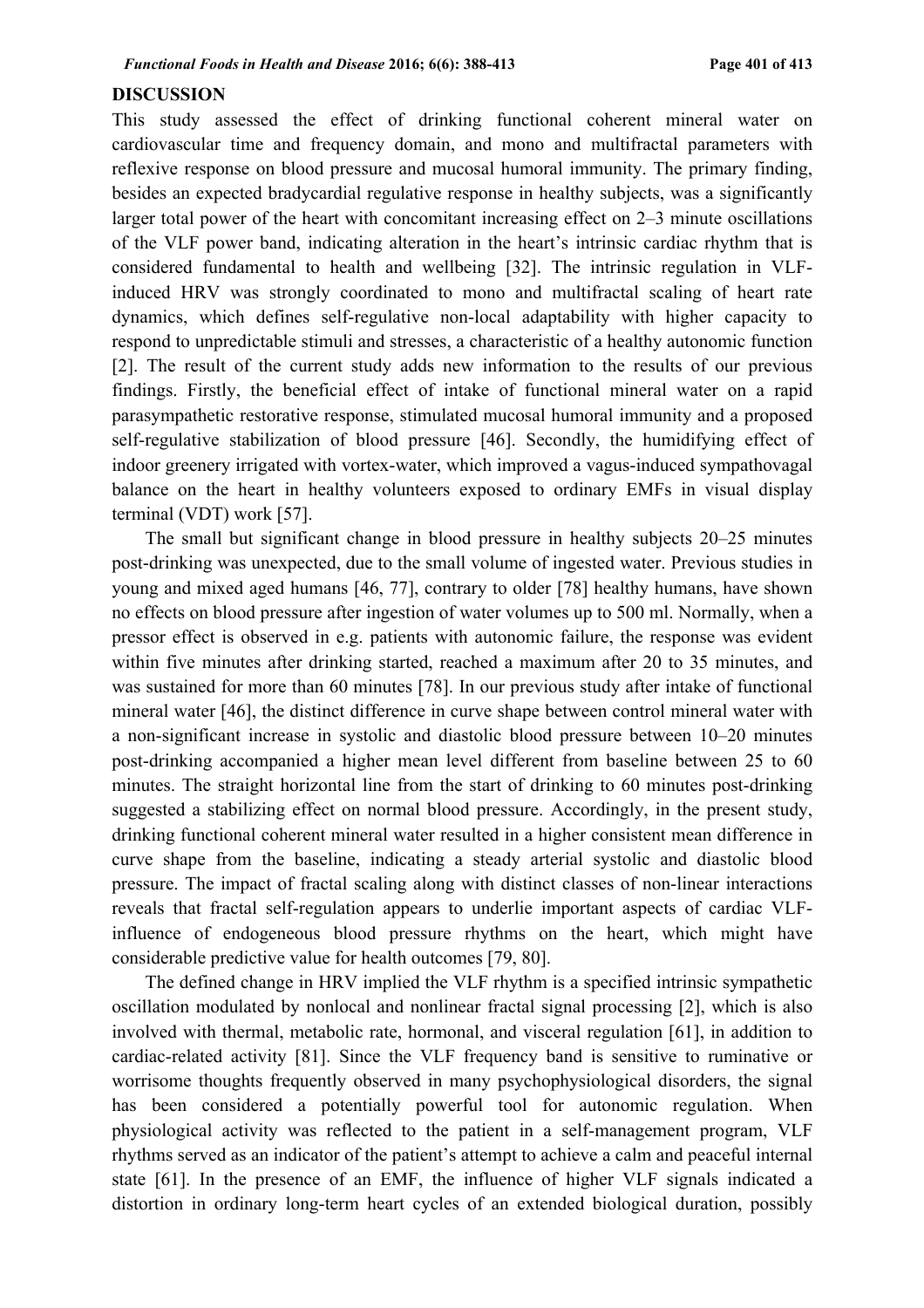### *Functional Foods in Health and Disease* **2016; 6(6): 388-413****Page 402 of 413**

affecting and inducing a long-term hormonal response to external stressors—thereby optimizing individual coping ability and the perception of control [26]. It has been proposed that the long-term cycles of the VLF frequency band originates from self-oscillations in the vasomotor part of the baroreflex loop of the heart and in heart transplant recipients without autonomic innervation. The heart has very little activity in the VLF region, indicating that the majority of the activity in this band is due to autonomic influence [26, 82].

In our previous study [57] with gaseous vortex water transpired from indoor greenery improving a vagus-induced sympathovagal balance on the heart at an external EMF load, it was concluded that the EMF contributed to the increase in VLF signals. At exposure to natural plant and water stimuli, a reduction in VLF power indicated that the natural cues actually affected involuntary responses to EMF-induced distortion in PSD regulation, and only active plants induced qualities in air conditions equal to those of the control experiment before the EMF load was applied. Additionally, the present discussion proposes that active water could be a tentative mediator of a long-range coherent consistent force acting at a distance of approximately 1 m between test subject and active plant. The temporary shielding effect on the distant force observed with the presence of the control plant, notwithstanding the fact that a consistent coherent space around the experimental set-up was regained when the control plant was removed, indicates that non-local coherent oscillations were amplified by the coherent oscillations of active water, strengthening the consistency and influence of non-local coherent oscillations on the VLF rhythms of the heart.

The influence from the background non-local low VLF could be related to the fact that in order to load energy in the water CDs, a resonating magnetic field is needed [42]. In higher organisms, such as humans, these fields can be induced by the nervous system. In elementary organisms, such as bacteria or yeast cells and physiological liquids, i.e. water, environmental fields, like geomagnetic fields can serve as the inducer [42, 81, 84]. These modes act as stationary fields produced by the magnetic activity occurring in the shell whose boundaries are the surface of the earth-conductive ionosphere resonant cavity, which acts as a mirror wall for VLF and Alfvén waves [83]. Aqueous solutions of bicarbonates, superoxide radicals, and other ROS, when excited, show variations in energy emitting activity that have been found to correlate with fluctuations in the geomagnetic field [84]. Accordingly, bacterial and viral DNA sequences have been found to induce low-frequency EMFs in high aqueous dilutions [82]. The formation of condensed DNA copies was triggered by the ambient geomagnetic EMF background of VLFs related to the Schaumann resonances (SR), specifically the 7.8 Hz band. In humans, physiological rhythms and global collective behaviours are not only synchronized with solar and geomagnetic activity, but disruptions in these fields can also invoke adverse effects upon human health and behavior [83]. It is well established that the resonant frequencies of geomagnetic Ultra Low Frequencies (ULF)  $(0.006-0.2 \text{ Hz})$  overlap closely with the frequencies of the cardiovascular system  $(0.002 \text{ Hz}$ 0.2 Hz), while SR (7.8–51 Hz) directly overlap with those waves of the human brain (Theta 4–7 Hz, Alpha 8–12 Hz, Beta 12–30 Hz, and Gamma 30–100 Hz). It is expected that variations in intensity in these fields have a strong correlation with changes in HRV indices, especially with changes in the VLF rhythms of HRV [84]. Based on these observations, the outcome of experimental observations from indoor greenery [57], and the constitution of a fractal quantum dissipative state of functional coherent mineral water [51], the result of the present study implies this water state a plausible amplifier of extending VLF signals compliant with those of a ULF with an enhanced dominating impact on specifically 2–3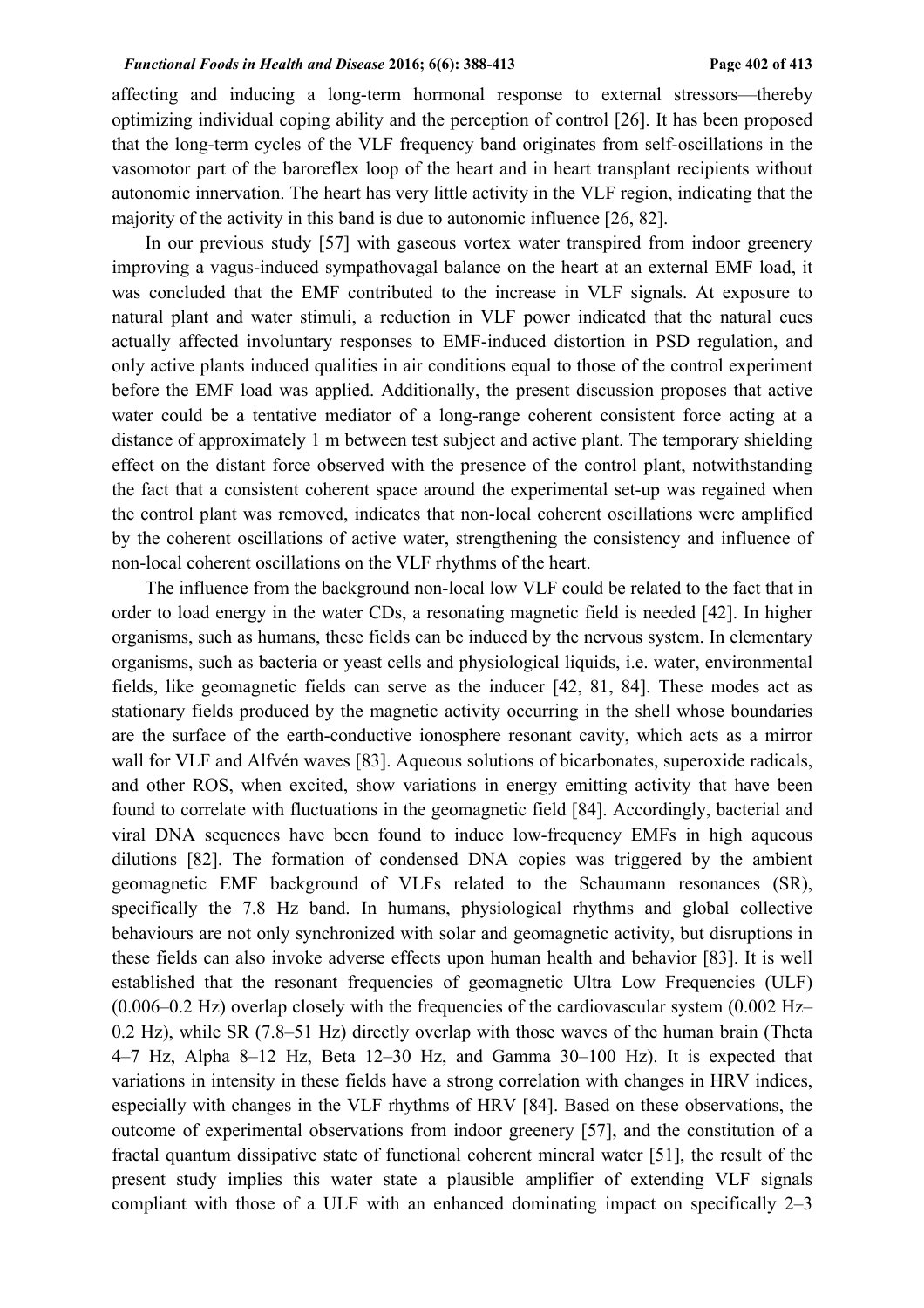minutes (5.6–7.8 mHz) long-range VLF rhythms of the heart, and different from the local effect of control mineral water on particularly 6–9 minutes (2.9–3.9 mHz) VLF signals, which includes a generic restrainment of the entire VLF band.

The specific induction of non-local VLF power after ingestion of functional coherent mineral water reveals the presence of long-range, power law correlations, as a part of mono and multifractal correlates operating over a wide range of time scales [2]. These scaling properties imply that the non-linear regulatory systems are operating far from equilibrium, and that the specifically induced VLF rhythms are imperative in regulation of fractal dynamics of long-term heart oscillations [32]. As a test of whether heartbeat time series exhibit fractal behavior and to elucidate their correlation properties, the DFA algorithm can be applied on long-term heart rate recordings. For a healthy condition the DFA shows a scaling behavior with exponent  $\alpha$  equal to 1.0, indicative of long-range correlations extending to a huge number of heartbeats. The data on the experimental group shows a growing DFA value (Table 1) consistent with improved long-range correlations with high persistence after drinking functional coherent mineral water. In contrast, the control DFA value confirmed a loss of fractal correlation properties. The strong persistence signifies that heartbeat variations from small time intervals to larger ones are positively correlated in a power-law fashion. This implies that the long-term memory should be considered in the trend prediction of fractal heart rate dynamics as an important factor [2].

In contrast to monofractals (DFA) characterized by only one singularity exponent throughout the entire signal, multifractals require a larger, and theoretically infinite, number of indices to characterize their scaling properties [85]. The multifractal curve follows a hyperbole shape, where the width of the spectrum graph,  $\Delta \alpha$ , indicates a non-uniform clustering structure of the heartbeat sequences. The larger  $\Delta \alpha$  (Difference FW–Control 2) after ingestion of functional coherent mineral water shows that the variation of heartbeats was larger and the multifractality was stronger (Table 1). The larger the  $\Delta \alpha$ , the richer the signal in its structure. No change in the fractal dimension,  $\Delta f$  (Difference FW–Control 2 related to Difference MW–Control 1), between the two tests indicates that the probability of the heartbeat values lying at the lowest site was equal to those of the highest site. The larger *B* value (positive) for functional coherent mineral water, indicates a left skewed multifractal spectrum shape and a relative dominance of lower fractal components corresponding to more smooth-looking fractal structures. The left-skewed symmetry of parameter *B* makes fractal heart rate fluctuations attractive and offers multiple interactive combinatory coherent oscillations on small scales. The differences between the two multifractal spectrums can be explained by the fact that intake of control mineral water, may induce a heterogeneous disordered state characterized by distorted structural dynamics owing to the absence of fractal long-range ordering, while the opposite capability of the coherent conditions of the ordered mineral water state is characterized by a dynamical change from disordering towards coherence. This implies that the change and difference of heartbeat multifractal parameters induced by functional coherent water should be considered in the application and recommendation of functional coherent water in overall promotion of health [2]. The defining feature of a healthy function is its adaptability, the capacity to respond to unpredicted stimuli and stresses, where the fractal non-local correlations serve as a self-organizing mechanism for highly complex processes in the heart's intrinsic cardiac nervous system that generate fluctuations across a wide range of time scales [2, 32]. The absence of adaptive dynamics of a fractal state and long-term regulatory mechanism prevents appearance of highly ordered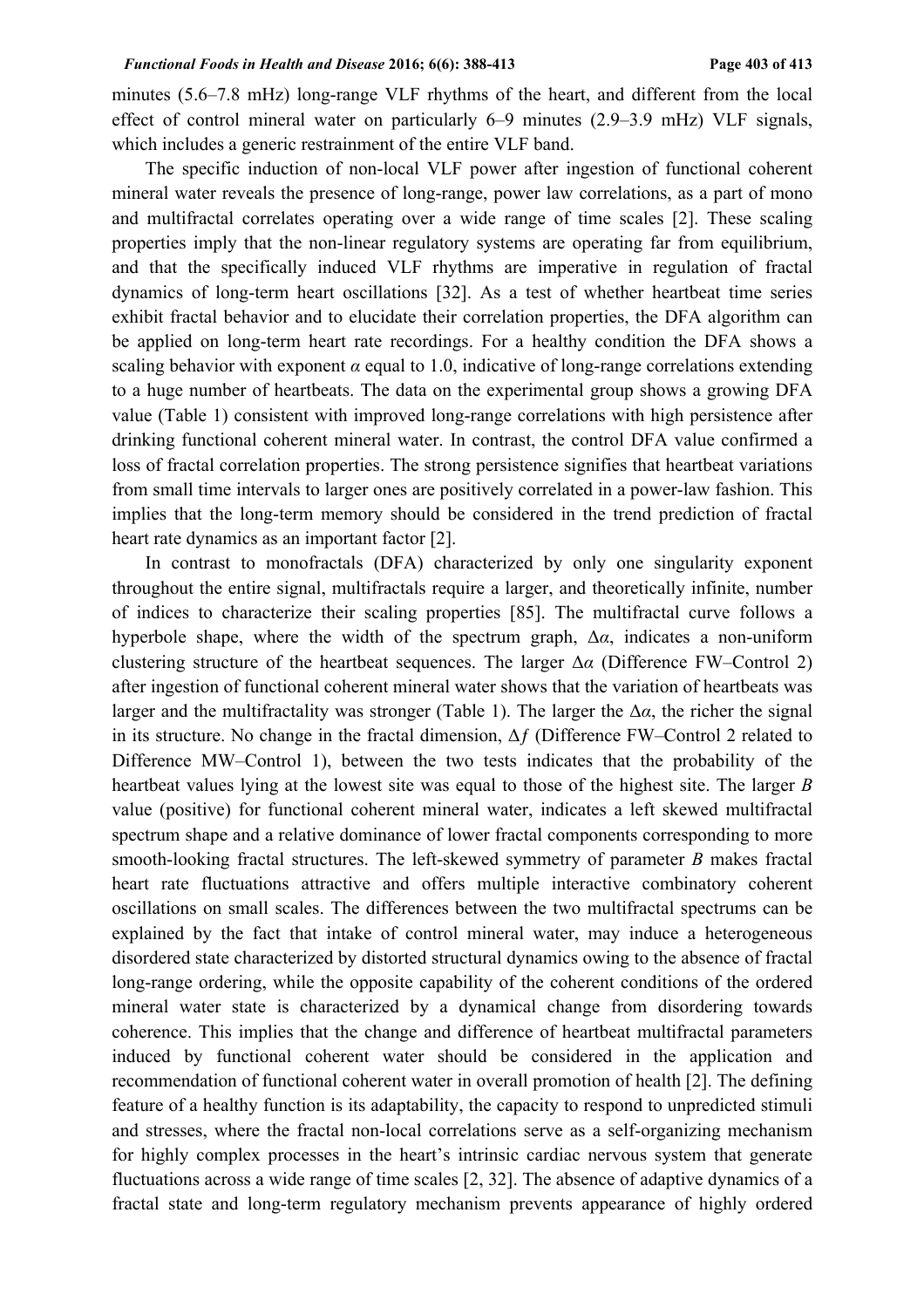### *Functional Foods in Health and Disease* **2016; 6(6): 388-413****Page 404 of 413**

periodic behaviors, which would greatly delimit functional responsiveness [2]. The loss of fractal correlations and the appearance of a scale-free system accompany a dominant nonadaptive physiological mode that is observed in many pathologies [86, 87].

The nervous system reflexively regulates the immune system in real time in accordance with the cardiovascular response, blood pressure, respiration, and other vital functions [88]. The modulation of the immune response, a cardioprotective effect on the heart [89], and promotion of energy conservation by maintaining the heart rate lower than the intrinsic effect on heart rate [89] involves parasympathetic activation of afferent vagus nerve fibre [90]. Our previous observation supported a proposed parasympathetic mediated self-regulative stabilization of blood pressure by functional water, accompanying a protective advantage of mucosal humoral immunity by the increase in secretory IgA in saliva [46]. However, in the present study the sympathetic VLF influence on a temporally and marginally time-limited increase in blood pressure, and the consistency of a steady difference in blood pressure curve shape from baseline, with a densified stabilized secretory IgA on mucosal surfaces conforms partly with the double vagal-sympathetic response hypothesis [91]. The mechanism behind this response suggests that the sympathetic pressor effect evoked by the intake of water raised an immediate counterbalanced cardiac vagal activity, which promotes a bradycardial effect [75, 76, 92, 93]. From our current observations, the bradycardial response on consumption of functional coherent mineral water was proposed as elicited from a non-local and fractal organized modulation of the 2–3 minute VLF rhythm on the heart, offering a preventive and stabilizing effect on blood pressure with an additional densified protection against mucosal pathogenic colonization. Importantly, to keep autonomic balance a healthy system is constantly and dynamically changing [2]. Therefore, an important indicator of the status of health of the regulatory systems is the capacity to respond to and adjust the relative autonomic balance, e.g. the heart rate, to the appropriate state for the context the individual is engaged in at any given moment [32]. Consequently, the dynamic bradycardial regulatory response accompanying the 2–3 minute induced VLF rhythm identified a reflexively intrinsic and non-local originated ability of the physiological self-regulatory system to maintain the relative balance between the sympathetic and parasympathetic systems independent of sympathetic or parasympathetic controls or the autonomic balance between these controls as indexed by different measures of HRV [94]. The rise in normal 2–3 minute VLF power obtained in a restful sitting position appears to indicate a self-sustained and promoting healthy function. Accordingly, the apparent shift from local longer (6–9 minute) to non-local shorter (2–3 minute) VLF rhythms strengthens a self-oscillatory global sympathetic outflow from the heart's intrinsic activity, where the VLF induced change in beat-to-beat fluctuations of the heart regulate an adaptive, minor and steady rise in blood pressure [32].

The quantum properties of the functional coherent state of mineral water [51] at ambient temperature and pressure conditions relates to the quantum electrodynamic (QED) field theory [37], as evoked by the interaction between the high entropy photons of incident ordinary daylight passing the high symmetry FOL raster space. According to the theory of dissipative systems' ability to self-regulate [16], it was implied that the exchange of energy and entropy with the environment relied on the fact that the absorption of spatially selforganized low entropy photons of incident conditioned sunlight into high grade energy with low entropy displaces the equilibrium towards a dominance of coherent water CDs. Likewise, the CDs of functional coherent mineral water were characterized by a distinctive configurative coherent aqueous state with a fractal scaling low-entropy relationship in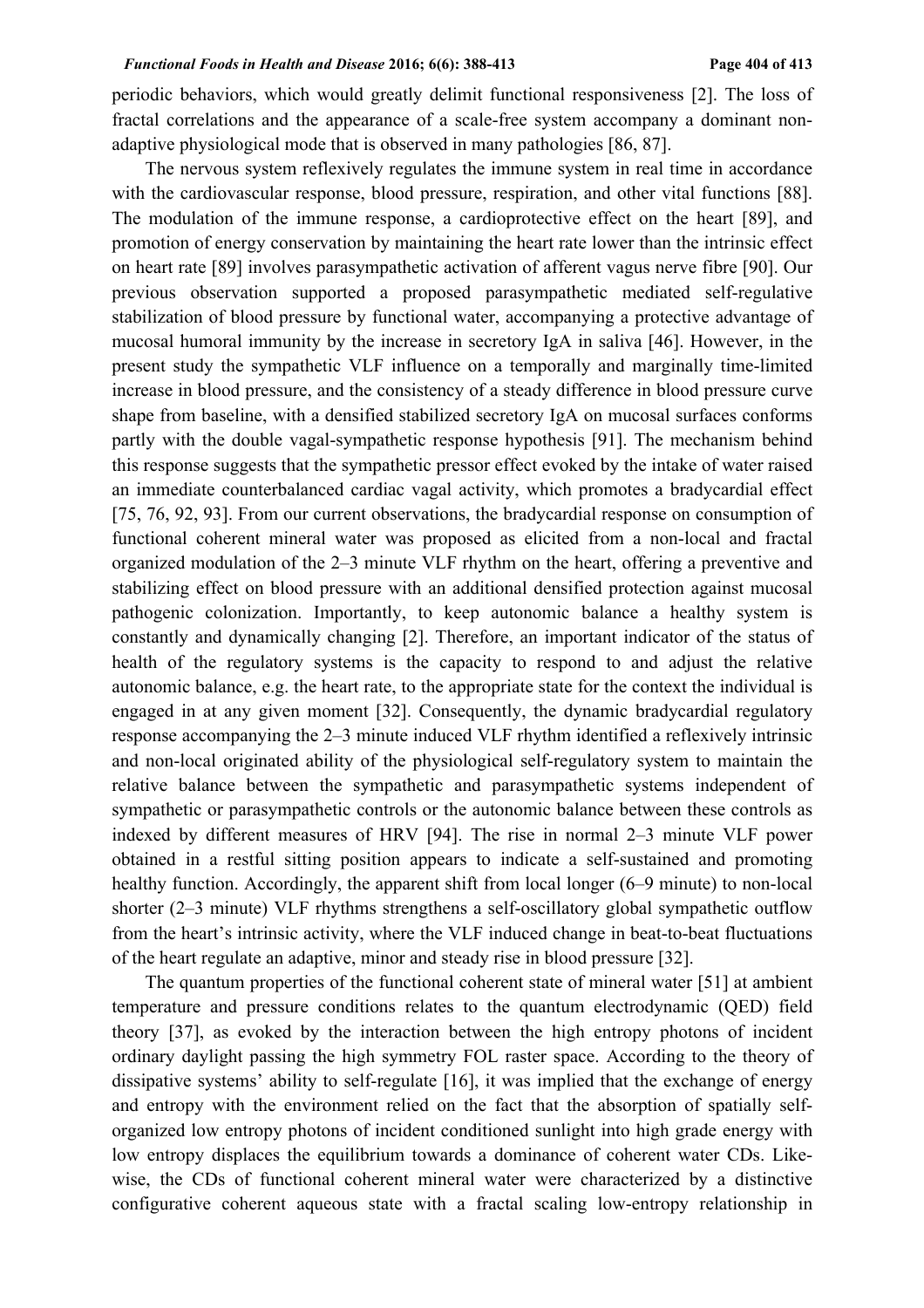### *Functional Foods in Health and Disease* **2016; 6(6): 388-413****Page 405 of 413**

radiative temperature fluctuations that maintained a self-organized structural adaptation irrespective of ambient temperature [51]. When energy from the quantum field was captured by the incident photons, they were self-trapped and turned into an excited state of coherent photons oscillating in phase with the quantum EMF [37]. At this point, the Lamb-like shift, a critical number of coherent water molecules are tuned together and are enclosed within the CDs, where a phase transition occurs [37]. The coherent oscillations of the molecules in the CDs no longer require any external supply of energy. It is stabilized and self-organized on all scale levels, which in the coherent state of mineral water was identical to a strong power law relationship in the fractal scaling boundary of thermal IR emission flickering, characterized by high persistence, and the existence of CDs that enable a reservoir of quasi-free electrons [51].

CDs are spontaneous receptors of weak non-local EMF signals [37]. Water molecules become structurally clustered, not only attracting adjacent water molecules but also other guest molecules able to resonate with the same frequency [4]. With a further increase in density, the CDs become a net exporter of energy because the self-stabilized coherent state has a lower energy (12.06 eV), than the ionization threshold of an ordinary water state (12.60) eV) [37]. Such coherent CDs contain millions of a low entropy state of non-local clustered water molecules, and a non-vanishing probability of having an infinite number of quasi-free electrons that can be donated readily to electron-acceptor systems. The quasi-free electrons, considered as the most significant property of a quantum coherent system, form frictionless vortices with an extremely long lifespan [5], lasting for days or weeks depending on a selfregulated magnetic moment that aligns coherent intrinsic and external vortices that cannot degrade thermally. In view of the novel observation in functional coherent mineral water of a VLF mediated oscillation with non-local origin, the significant decrease in heart rate, independent of changes in respiratory sinus arrhythmia (RSA) accompanied by an approximate decline (4.5-% related to the control 2.6-%) in intermediary aerobic mitochondrial metabolism and in the production of biological energy (i.e. adenosine triphosphate, ATP), the CDs can be a candidate in a proposed mimic role of an enzyme functioning as a source of highly excited electrons [37]. Hypothetically, in their excited coherent phase the CDs could act as a donator of excited electrons or catalyse an excitation to a fairly low activation energy to free them to be able take part in the mitochondrial electron transfer at just the activation energy of a specific enzyme corresponding exactly with the excitation energy of the relevant coherent state of clustering CDs [37]. Interestingly, a recent study has shown that drinking 500 ml of ordinary water enhanced metabolic rate by 30-% mainly fuelled by the oxidation of lipids in men and carbohydrates in women [96]. The thermogenic effect of ordinary water was suggested as linked to sympathetic activation.

In our previous study of healthy subjects drinking functional water, the change towards a restorative cardiac vagal HRV [46], which also may involve frequencies in the 0.1 Hz region, referred to as cardiac coherence [8], was reflected in a healthy adaptability and an inherent self-regulatory capacity and resiliency [8–12]. This finding that consumption of liquid functional water was likely to involve a condition of autonomic resonance [33] and a net sympathovagal activity on the heart, contributed to new information that high-density coherent qualities of body water participated in the regulation of cardiovascular functioning. Since the functional quality of mineral water was generated from a three-dimensional geometrical field raster space with a path-curve form of an interlocked vortex [97, 98], in terms of optics, while uniformly passing through space the radiation undergoes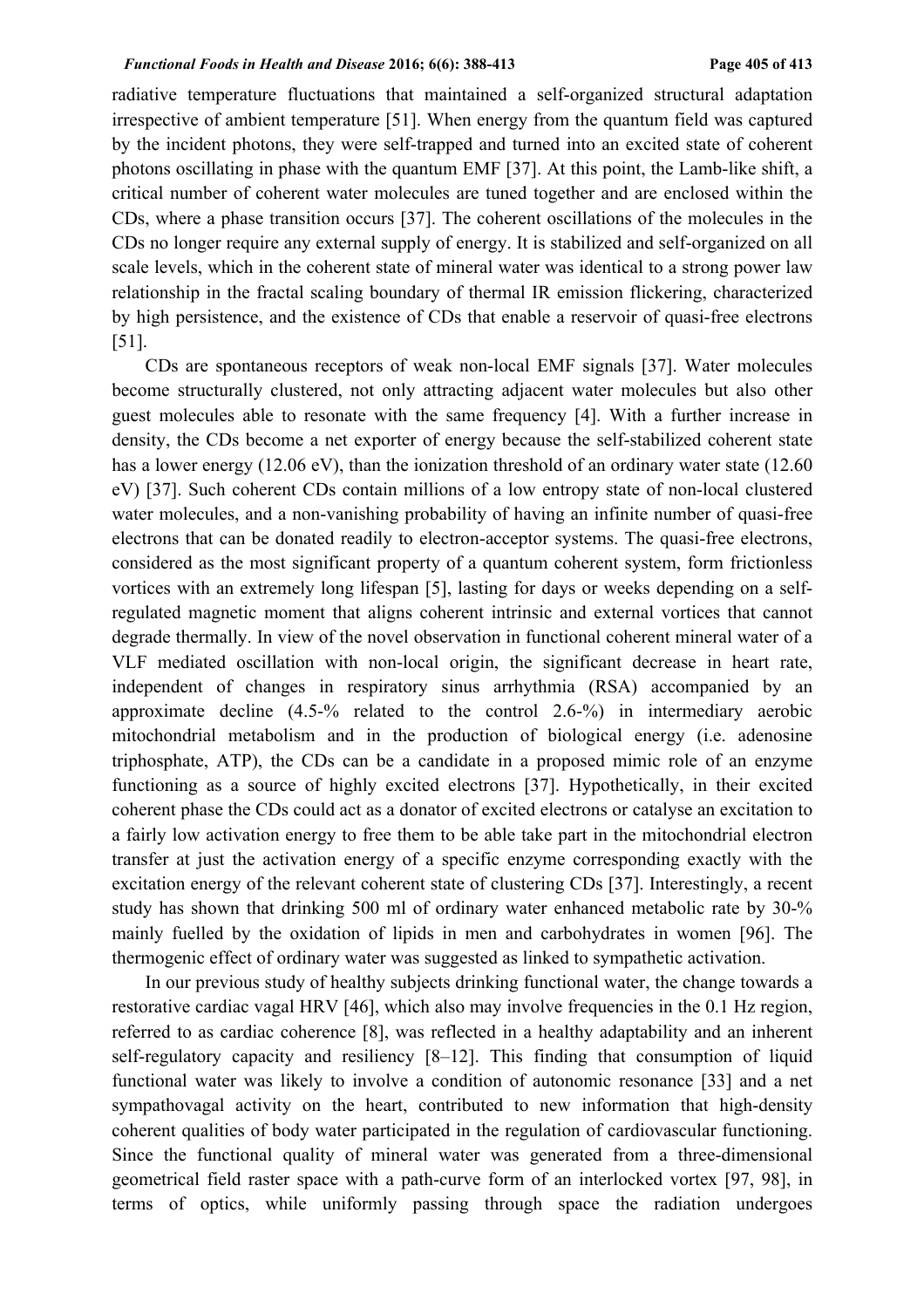rearrangement and transforms into a non-linear series of wave structures with fractal ordering. This low entropy state of highly ordered photons, assumed to generate coherent EMF oscillations in water in the LF frequency region around 0.1 Hz, was proposed as acting as a non-local resonating amplifier of intrinsic cardiac coherent oscillations. A concomitant influence on the processing of coherent oscillatory information, as well as non-local functioning of liquid functional water or conditioned air from indoor greenery [57], is likely. Considering the VLF coupled multifractal cardiac properties obtained from drinking functional coherent mineral water, the high symmetry state of the path-curve form generated from a two-dimensional FOL gains encoded information of physical matter in threedimensional space [98]. A counter-acting spherical force of two vortices flowing in opposite directions reconstructs a higher state of spatial symmetry of incident photons of ordinary light at different frequencies that are organized virtually according to fractal wave dynamics in space passing the geometry. Self-trapped higher symmetry state photons captured by water CDs may oscillate in resonance with collective coherent electron vortices and molecular rhythms within the excited CDs [4]. In the ordered coherent water state, an incremental oscillatory change in a dynamic concentric temperature gradient aligns with formation of two interlocking vortices flowing in opposite directions with a slight difference in thermal IR temperature between the two gradient path-curve forms [51]. Accumulated, condensed and structurally ordered energy distributed into several concentric temperature zones of the two interlocking vortices were aligned with a broadening temperature interval towards lowered temperatures in the segments with most ordered CDs.

To get a collective performance of water CDs, which can give rise to resonance with intrinsic heart VLF rhythms, would require a uniform rate of energy loading from, e.g., a magnetic field for all the involved CDs [42]. A plausible interaction with geomagnetic ULF can affect the human cardiovascular system, because several ULFs are in a comparable range with those of the human heartbeat and its rhythms [99]. The external non-local background load of conditioned EMF photons in water CDs in resonance with, e.g., the frequency of ULF geomagnetic field pulsations that can be biotropic [100], specifically, stable continuous pulsations (Pulsations continuous; Pc). According to Class Pc4 (time period 45–150 sec) or Pc5 (time period 150–600 sec) [101], may contribute to the rise in cardiac intrinsic 2–3 minute VLF rhythms [82]. This observation adds partly new information that VLF rhythms obtained from two-dimensional path-curves represent a strengthening of healthy multifractal heart rate dynamics [2] strongly correlating with non-local self-regulation mechanisms underlying the fact that the VLF rhythm is the primary source of this rhythm within the heart itself [32]. Additionally, assessing the regulatory autonomic capacity of functional mineral water, three-dimensional path-curve forms obtained from non-local ordering of conditioned mineral water [46] or air from indoor greenery [57] appear to represent an index of vagally mediated improved HRV, which induce auto-coherent heart rhythms typically amplifying signals in the LF-region around 0.1 Hz. Future studies will be designed on 24-hour HRV recordings to elucidate how different high symmetry two and three-dimensional path-curve forms can oscillate in resonance with quantum fluctuations or geomagnetic continuous ULF pulsations in order to be important biotropic agents of the geomagnetic background influence on cardiac regulatory ULF and VLF rhythms, strongly associated with overall health status. Moreover, the emergent impact on vagally induced HRV, particularly mid LF rhythms as an index of emotional self-regulation and restoration and maintenance of metabolic energy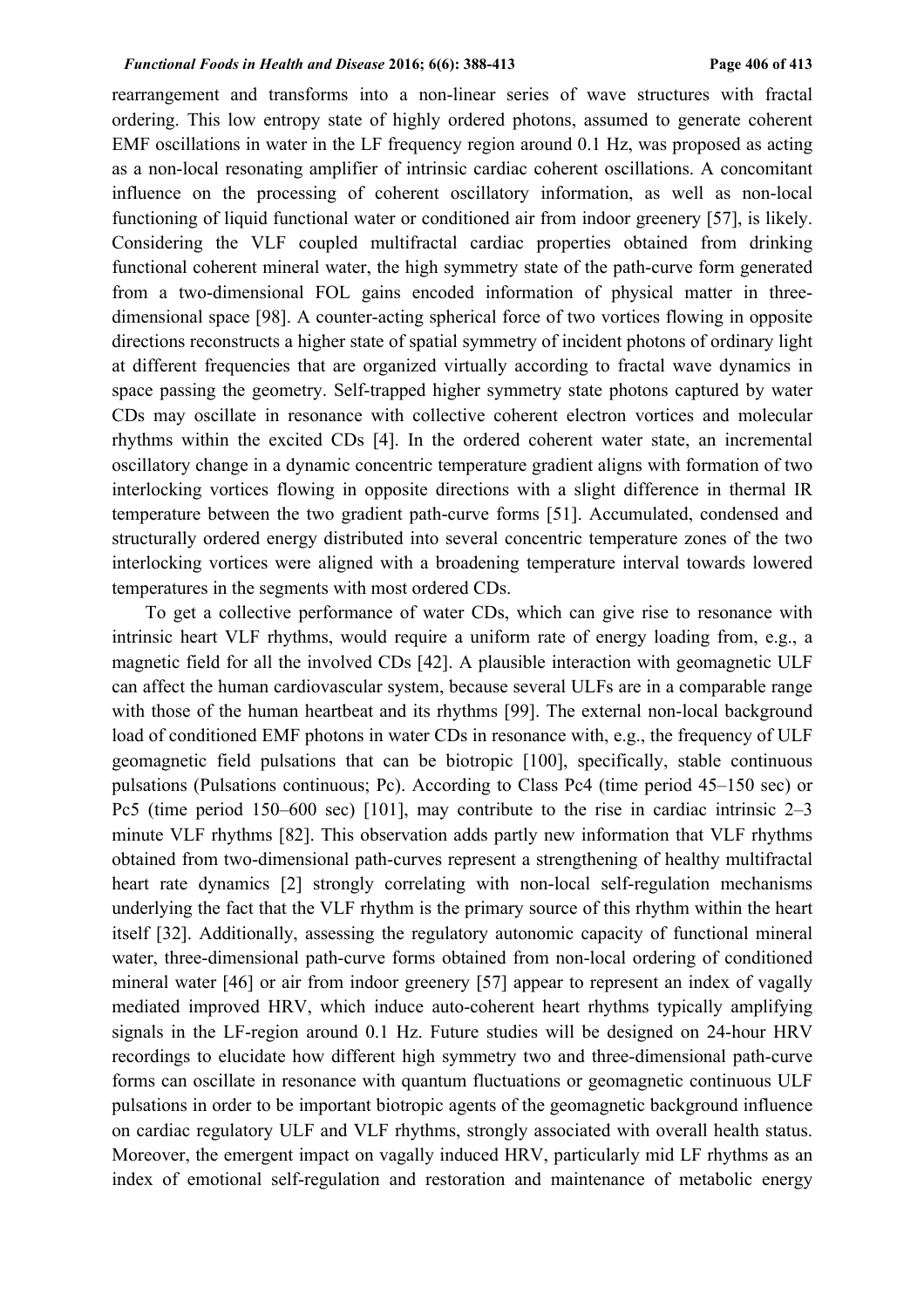resources, will be investigated in detail, to determine the mirror resonant characteristics between high symmetry fractal path curve forms and non-local EMF frequencies.

# **CONCLUSION**

In this study on healthy humans drinking functional coherent mineral water, a bradycardial regulative response on heart rate was accompanied by a significant increase in the 2–3 minute VLF band, reflecting a strengthening in mono and multifractal heart rate dynamics. These results imply that the VLF rhythms of the heart are in fact stimulated after consumption of a conditioned coherent water state, which entails a highly ordered and multifractal arrangement of the molecular configuration of the physiological "body water" with an apparent non-local EMF identity. Therefore, the change in energy expenditure may suggest that functional coherent mineral water stimulates a more efficient metabolism, and that the energy can partly be extracted directly from the coherent domains of ingested functional coherent mineral water. The stabilized blood pressure response and a densified protection of mucosal surfaces link with an involuntary emergent intrinsic autonomic response. The increase and change in the VLF rhythm, which is produced by the heart itself, thereby act as a regulator of mono and multifractal heart rate dynamics, which help restore autonomic regulative capacity, a fundamental and profound indicator of the status of individual's health and well-being.

**List of abbreviations used:** FCMW, functional coherent mineral water; CMW, control mineral water; VLF, very low frequency; HRV, heart rate variability; ECGs, electrocardiograms; HF, high frequency; LF, low-frequency; ULF, ultra low frequency (ULF); ANS, autonomic nervous system; CDs, coherent domains; EMF, electromagnetic field; ROS, reactive oxygen species; FOL, Fibonacci optical lattice; NRW, natural reductive mineral water; EW, electrolysed water; HBA1c, glycated hemoglobin A1; DNA, deoxyribonucleic acid; 8-OHdG, 8-hydroxy-2-deoxyguanosine; LDL, low density lipoprotein; GOT, glutamic oxaloacetic acid transaminase; γ-GTP, γ-glutamyl transpeptidase; PSD, power density parameters; IgA, Immunoglobulin A; BMI, Body mass index; ECG, Electrocardiography; mean HRT, mean heart rate; mean NN, normal to normal heartbeats; 5 minSDNN = SDNN, standard deviation of the normal to normal heartbeats; RMSSD, the square root of the mean squared differences of successive N-N intervals; LF/HF, absolute LF to absolute HF power; DFA, Detrended fluctuation analysis; VDT, visual display terminal; VBA, Visual Basic for Applications; PET, polyethylene terephthalate; QED, quantum electrodynamics; RSA, respiratory sinus arrhythmia; ATP, adenosine triphosphate

**Competing interest:** The authors declare they have no competing interests.

**Authors' contributions:** BJ conceived and coordinated the study, analyzed the data and drafted the manuscript. SS performed the statistical analysis. Both authors read and approved the final manuscript.

**Acknowledgements and Funding:** The authors are grateful to the volunteers who participated in this study and to Johan Kronholm for development and adjustment of the multifractal software. This study was partly supported by Ekhagastiftelsen, Stockholm, Sweden. The founding source had no role in any part of the study.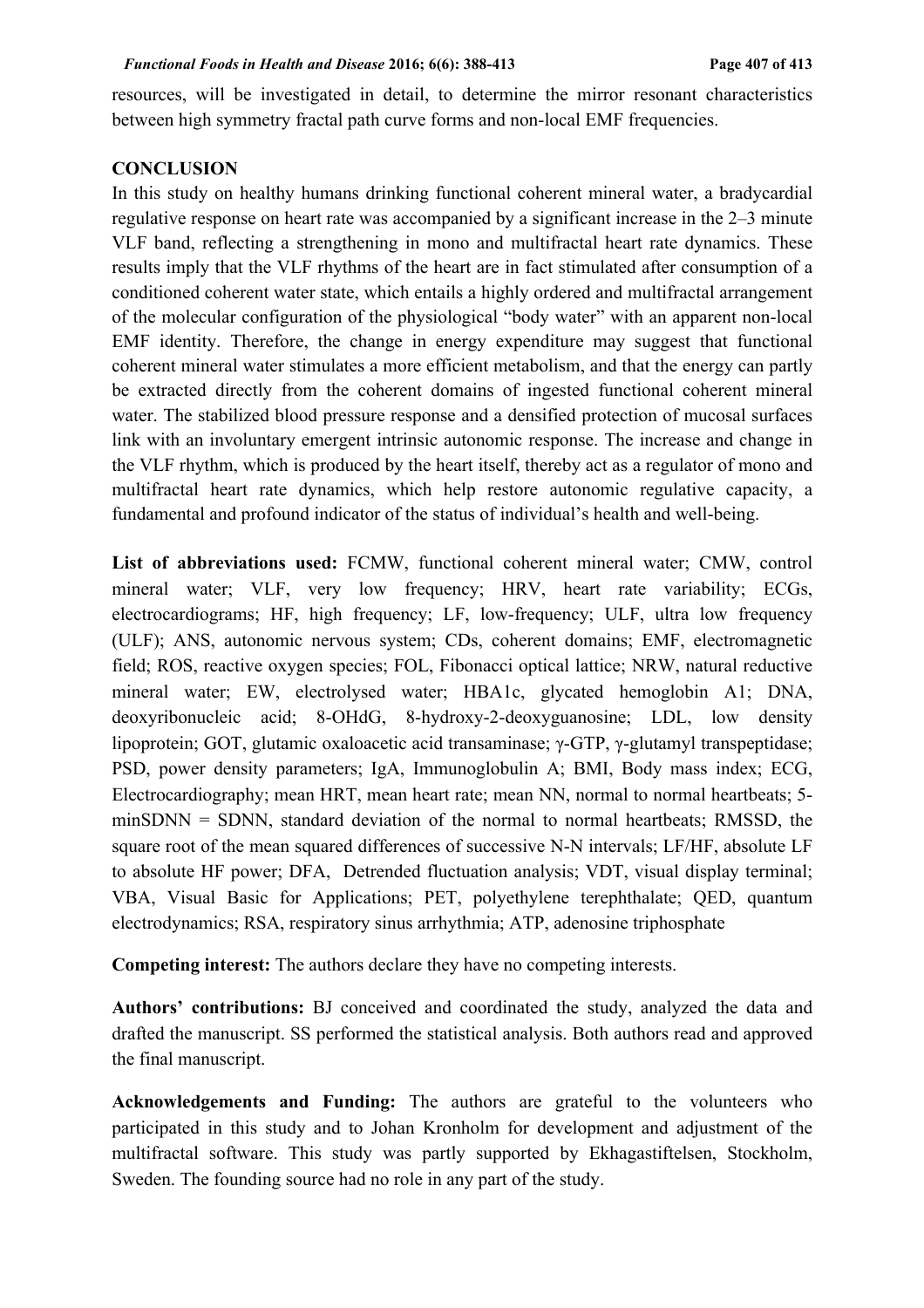# **REFERENCES**

- 1. Cannon WB: The James-Lange theory of emotion: a critical examination and an alternative theory. Am J Physol. 1987, 100(3-4): 567-586.
- 2. Goldberger GL, Amaral LAN, Hausdorff JM, Ivanov PCh, Peng CK, Stanley HE: Fractal dynamics in physiology: Alterations with disease and aging. PNAS. 2002, 99(19): 2466-2472.
- 3. Del Giudice, Pulselli RM, Tiezzi E: Thermodynamics of irreversible processes and quantum field theory: an interplay for the understanding of ecosystem dynamics. Ecol Model. 2009, 220: 1874-1879.
- 4. Brizhik L, Del Giudice E, Jörgensen SE, Marchettini N, Tiezzi E: The role of electromagnetic potentials in the evolutionary dynamics of ecosystems. Eco Model. 2009, 220: 1865-1869.
- 5. Marchettini N, Del Giudice E, Voeikov V, Tiezzi E: Water: A medium where dissipative structures are produced by coherent dynamics. J Theor Biol. 2010, 265: 511-516.
- 6. Shirahata S, Hamasaki T, Teruya K: Advanced research on the health benefit of reduced water. Trends in Food Sci & Technol. 2012, 23: 124-131.
- 7. McCraty R, Atkinson M, Tiller W, Rein G, Watkins AD: The effects of emotions on short-term power spectrum analysis of heart-rate variability. Am J Cardiol. 1995, 76: 1089-1093.
- 8. McCraty R, Atkinson M, Tomasion D, Bradley RT: The coherent heart: heart-brain interactions, psychophysiological coherence, and emergence of system-wide order. Boulder Creek, California: Institute of Heartmath; 2009.
- 9. McCraty R, Childre D: Coherence: bridging personal, social, and global heath. Altern Ther Health Med. 2010, 16(4): 1024.
- 10. Singer DH: High heart rate variability, marker of healthy longevity. Am J Cardiol. 2010, 106(6): 910.
- 11. Geisler FC, Kubiak T, Siewert K, Weber H: Cardiac vagal tone is associated with social engagement and self-regulation. Biol Psychol. 2013, 93(2): 279-286.
- 12. McCraty R, Zayas MA: Cardiac coherence, self-regulation, autonomic stability, and psychosocial well-being. Front Psychol. 2014, 5: 1090.
- 13. Shaffer F, McCraty R Zerr CL: A healthy heart is not a metronome: an integrative review of the heart´s anatomy and heart rate variability. Front Psychol. 2014, 5: 1040.
- 14. Vitiello G: Current states, fractals and brain waves. New Math Natural Comp. 2009, 5: 245-264.
- 15. Vitello G: Fractals and the Fock-Bargmann representation of coherent states. Third international representation of coherent states (QI-2009). Lexture notes in artificial intelligence edited by Goebel et al. In Quantum interaction. Edited by Bruza P. Berlin, Heidelberg: Springer -Verlag: 2009, 6-16.
- 16. Prigogine I, Nicolis G: Selforganisation in non-equilibrium systems, from dissipative structures to order through fluctuations. New York: Wiley; 1977, 90-160.
- 17. Del Giudice E: Formation of dissipative structures in liquid water. Water. 2009, 2: (Suppl.1):14-15.
- 18. Heart rate variability standards of measurements, physiological interpretation, and clinical use. Task Force of the European Society of Cardiology and the North American Society of Pacing and Electrophysiology. Circulation. 1996, 93(5): 1043- 1065.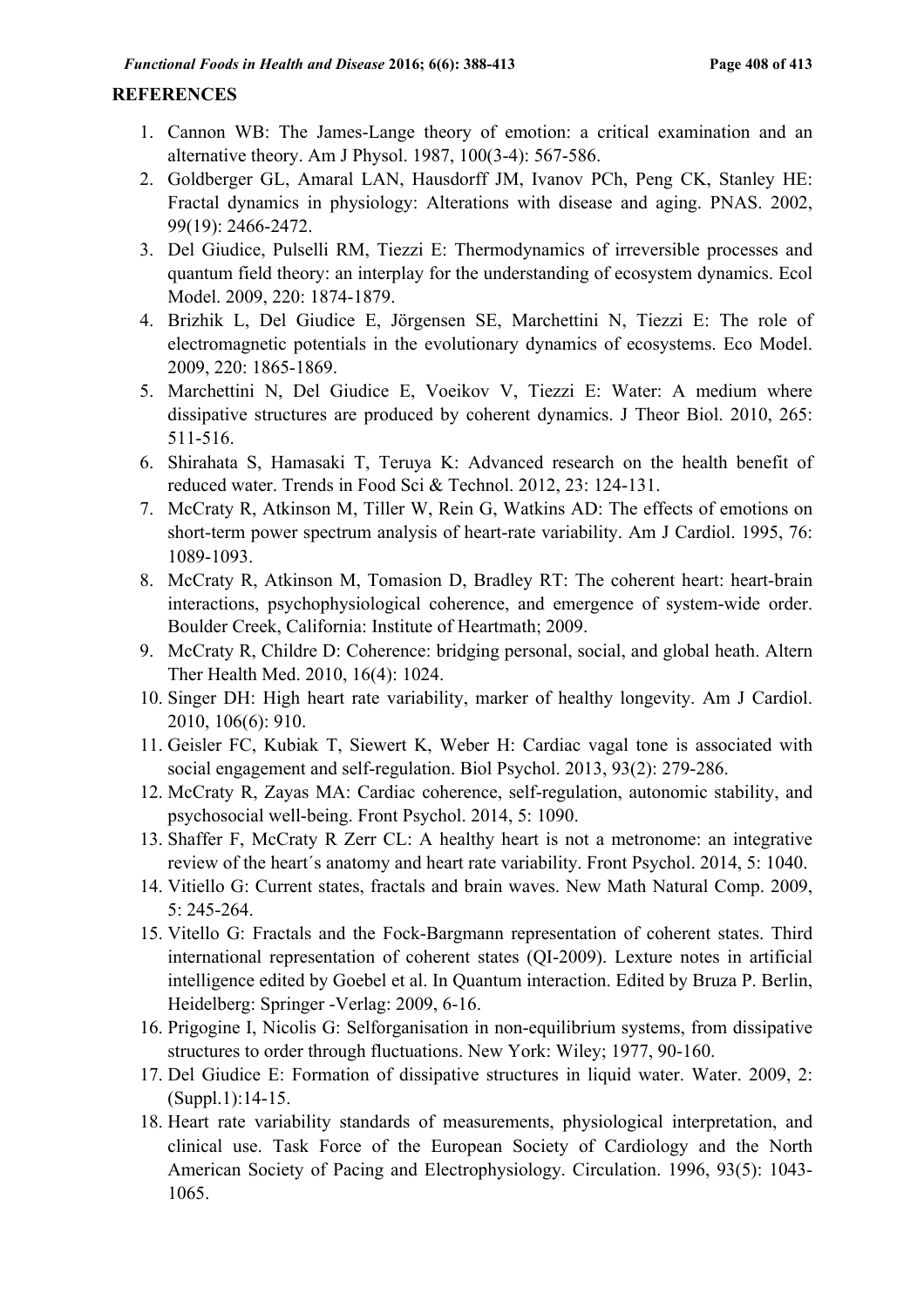### *Functional Foods in Health and Disease* **2016; 6(6): 388-413****Page 409 of 413**

- 19. Brigger JT Jr, Fleiss JL, Steinman RC, Rolnitzky LM, Kleiger RE, Rottman JN: Frequency domain measures of heart period variability and mortality after myocardial infarction. Circulation. 1992, 85(I): 164-171.
- 20. Shah AJ, Lampert R, Goldberg J, Veledar E, Bremner JD, Vaccarino D: Posttraumatic stress disorder and impaired autonomic modulation in male twins. Biol Psychiarty. 2013, 73(II): 1103-1110.
- 21. Lampert R, Bremner JD, Su S,Miller A, Lee F, Cheeema F, Goldberg J, Vaccarino V: Decreased heart rate variability is associated with higher levels of inflammation in middle–age men. Am Heart J. 2008, 156(4); 759-759.
- 22. Carney RM, Freedland KE, Stein PK, Miller GE, Steinmeyer B, Rich MW, Duntley SP: Heart rate variability and markers of inflammation and coagulation in depressed patients with coronary heart disease. J Psychosom Res. 2007, 62(4): 463-467.
- 23. Theorell T, Liljeholm-Johanson Y, Björk H, Ericson M: Saliva testosterone and heart rate variability in the professional symphony orchestra after "public faintings" of and orchestra member. Psychoneuroendrocrinology 2007, 32(6): 660-668.
- 24. Kleiger RE, Stein PK, Bigger JT Jr: Heart rate variability:measurement and clinical utility. Ann Noninvas Electrocardiol. 2005, 10(1): 88-101.
- 25. Axelrod S, Gordon D, Ubel FA, Shannon DC, Berger AC, Cohen RJ: Power spectrum analysis of heart rate fluctuation: a quantitative prob of beat-to-beat cardiovascular control. Science. 1981, 213(4504): 220-222.
- 26. Cerutti S, Bianchi AM, Mainardi LT: Special analysis of heat rate variability signal. In Heart rate variability. Edited by Malik M, Camm AJ. New York: Armonk Futura Publishing Company, Inc. 1995, 63-74.
- 27. Murphy DA, Thompson GW, Ardell JL, MaCraty R, Stevenson RS, Sangalang VE, Cardinal R, Wikinson M, Craig S, Smith FM, Kingma JG, Amour JA: The heart reinnervates after transplantation. Ann Thorac Surg. 2000, 69(6): 1769-1781.
- 28. Ramaekers D, Ector H, Vanhaecke J, van Cleemput J, van de Werf F: Heart rate variability after cardiac transplantation in humans. Pacing Clin Electrophysiol. 1996, 19(12 Pt I): 2112-2119.
- 29. Amour JA: Neurocardiology-anatomical and functional principles. Boulder Creeek, California: Institute of HeartMath. 2003.
- 30. Kember GC, Fenton GA, Amour JA, Kalyaniwalla N: Competition model for aperiodic stochastic resonance in a Fitzhugh-Nagumo model of cardiac sensory neurons. Phys Rev E Stat Nonlin Soft Matter Phys. 2001, 63 4Pt I): 041911.
- 31. Kember GC, Fenton GA, Collier K, Amour JA: Aperiodic stochastic resonance in a hysteretic population of cardiac neurons. Physical Rev. 2000, 61(2): 1816-1824.
- 32. McCraty R, Shaffer F: Heart rate variability: New perspectives on physiological mechanisms, assessments of self-regulatory capacity, and health risk. Global Adv Health Med. 2015, 4(1): 46-61.
- 33. Tiller W, McCraty R, Atkinson M: Cardic Coherence: A new non-invasive measure of autonomic nervous system order. Altern Therap. 1996, 2: 52-65.
- 34. Wernet PH, Nordlund D, Bergmann U, Cavalleri M, Odelius M, Ogasawara H, Näslund LA, Hirsch TK, Ojamäe L, Glatzel P, Pettersson LG, Nilsson A: The structure of the first coordination shell in liquid water. Science. 2004, 304: 995-998.
- 35. Huang C, Wikfeldt KT, Tukoshima T, Nordlund D, Harada Y, Bergmann U, Niebuhr M, Weiss TM, Horikawa Y, Leetmaa M, Ljungberg MP, Takahashi O, Lenz A, Ojamäe L, Lyubartsev AP, Shin S, Pettersson LG, Nilsson A: The inhomogeneous structure of water at ambient conditions. PNAS. 2009, 106: 15214-15218.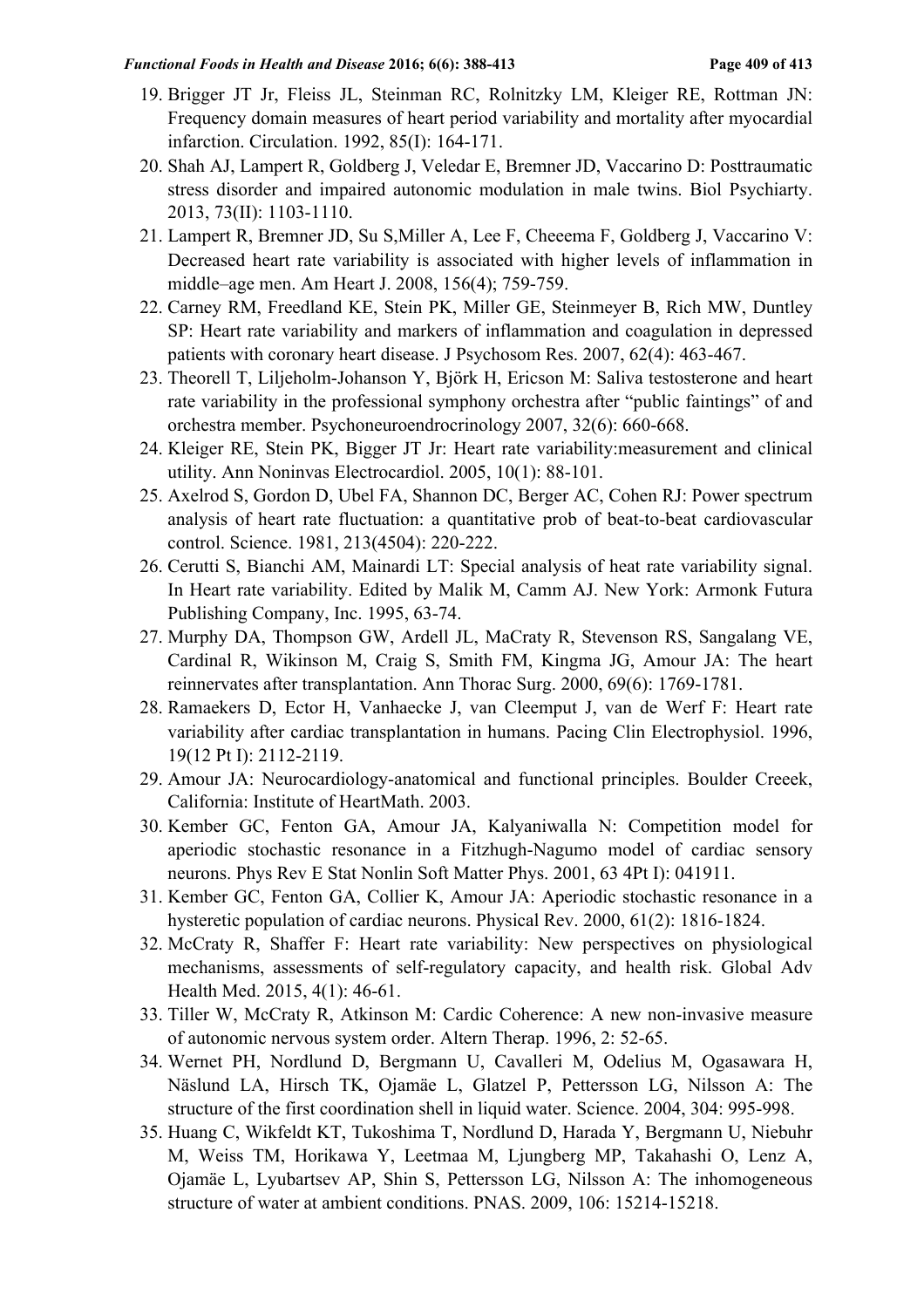### *Functional Foods in Health and Disease* **2016; 6(6): 388-413****Page 410 of 413**

- 36. Arani R, Bono I, Del Giudice E, Preparata G: QED coherence and the thermodynamics of water. Int J Modern Phys. 1995, B9: 1813-1841.
- 37. Del Giudice E, De Ninno A, Fleischmann M, Mengoli G, Milani M, Talpo G, Vitiello G: Coherent quantum electrodynamics in living matter. Electromagn Biol Med. 2005, 24: 199-219.
- 38. Hirokawa N, Tanaka Y, Okada Y, Takeda S: Nodal flow and the generation of leftright asymmetry. Cell. 2006, 125: 33-45.
- 39. Hove JR, Koster RV, Forouhar AS,Acevedo-Bolton G, Fraser SE, Gharib M: Intracardic fluid forces are an essential epigenic factor for embryonic cardiogenesis. Nature, 2003, 421: 172-177.
- 40. Shirahata S: Reduced water for preventing diseases. In Animal cell technology. Basic & applied aspects. Edited by Shirihata S. Dordrecht: Kluwer Academic Publishers; 2002, 12: 25-30.
- 41. Voeikov VL: In Fundamental role of water in bioenergetics. Edited by Belussov LV, Voeikov VL, Martynuk VS. New York: Springer; 2007, 89-104.
- 42. Montagnier L, Del Giudice E, Aissa J, Lavallee C, Motschwiller S, Capolupo A, Polcari a, Romano P, Tedeschi A, Vitiello: Transduction of DNA information through water and ele AT and ctromagnetic waves. Electromagn Biol Med. 2015, 34(2): 106- 112
- 43. Brizhik LS, Del Giudice E, Tedeschi A, Voeikov VL: The role of water in the information exchange between the compartments of an ecosystem. Eco Model. 2011, 222: 2869-2877.
- 44. Scientific concepts of functional foods in Europe: Consensus document. Br J Nutr. 1999, 81(1): S1-S27.
- 45. Asp N-G: Health effects of probiotic and preprobiotic foods. Scand J Nutr. 2001, 45: 57.
- 46. Johansson B: Effects of functional water on heart rate, heart rate variability, and salivary immunoglobulin A in healthy humans: A pilot study. J Alter Compl Med. 2009, 15(8): 871-877.
- 47. Shirahata S, Li Y, Hamasaki T, Gadek Z, Teruya K, Kabayama S, Otsubo K, Morisawa S, Ishii Y, Katakura Y: Redox regulation by reduced waters as active hydrogen doners and intracellular ROS scavengers for prevention of type 2 diabetes. In Cell technology for cell products. Edited by Smith R. Dordrecht: Springer; 2007, 99-101.
- 48. Sugihara S, Suzuki C, Hatanaka K: The mechanisms of activation of substances by minimal catalyst water and application in keeping foods fresh. Water 2001, 3: 87-94.
- 49. Ikeda S, Takata T, Komoda M, Hara M, Kondo JN, Domen K, Tanaka A, Hosono H, Kawazoe H: Mechano-catalysis a novel method for over-all water splitting. Phys Chem Chem Phys. 1999, 1: 4485-4491.
- 50. Domrachev A, Roldigin GA, Selivanovsky DA: Rule of sound and liquid water a dynamically unstable polymeric system in mechano-chemically activated processes of oxygen production on earth. J Phys Chem. 1992, 66: 851-855.
- 51. Johansson B, Sukhotskya S: Allometric scaling behaviour A quantum dissipative state implies a reduction in thermal infrared emission and fractal ordering in distilled coherent water. Water. 2012, 3: 100-121.
- 52. Hayashi H, Kawamura M: Clinical application of electrolyzed-reduced water. In Animal cell technology: Basic & applied aspects. Edited by Shirahata S. Dordrecht: Kluwer Academic Publishers; 2002, 12: 31-36.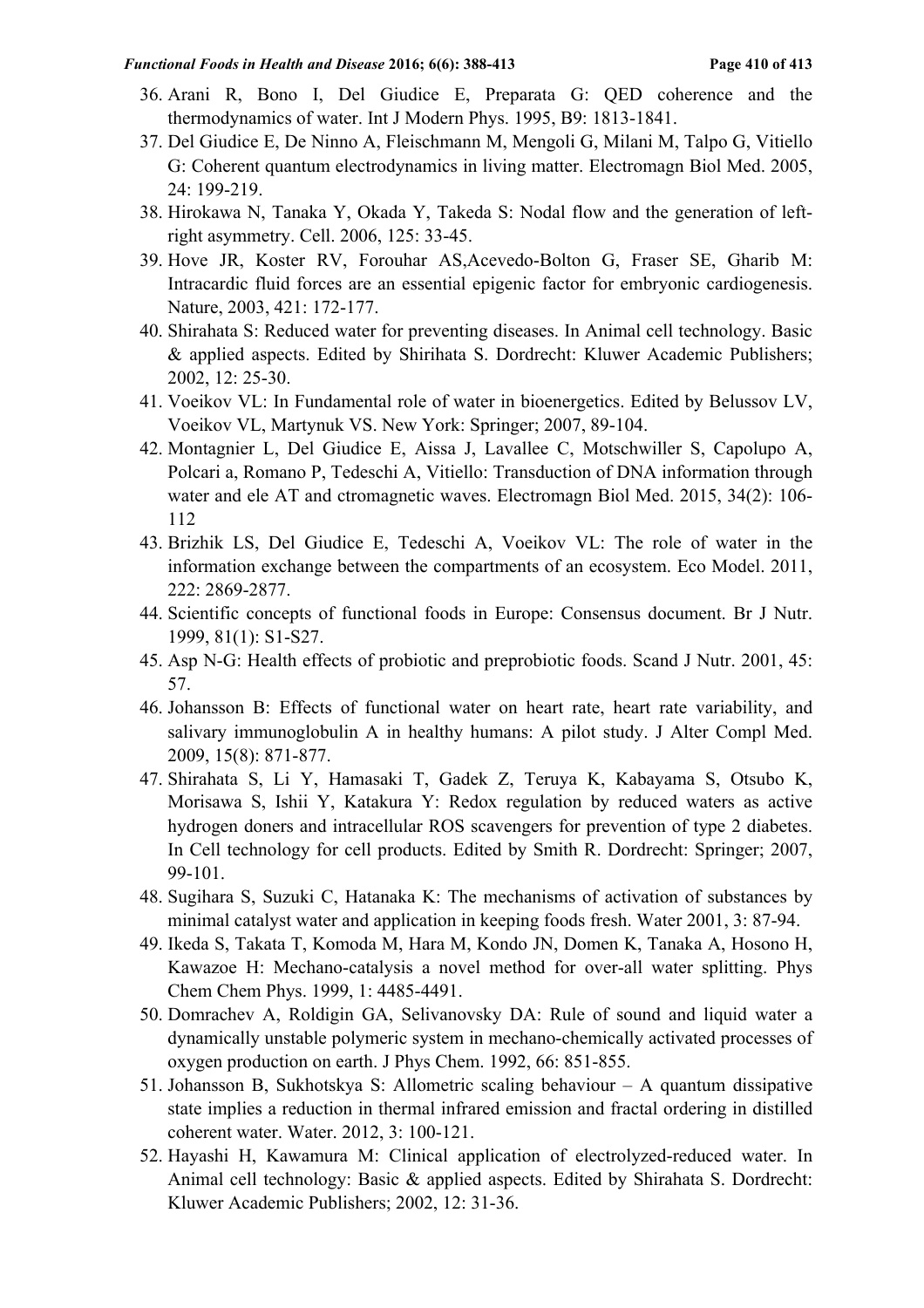### *Functional Foods in Health and Disease* **2016; 6(6): 388-413****Page 411 of 413**

- 53. Gadek Z, Li Y, Shirihata S. Influence of natural reduced water on relevant test parameters and reactive oxygen species concentration blood of 320 diabetes patients in the prospective observation procedure. In Animal cell technology; Basic & applied aspects. Editied by Lijima S, Nishijima KI. Dordrecht: Springer; 2006, 14: 377-385.
- 54. Osada K, Li YP, Hamasaki T, Abe M, Nakamichi N, Teruya K: Anti-diabetes effects of Hita Tenryosui water, a natural reduced water. In Animal cell technology: Basic & applied aspects. Edited by Ikura K. Dordrecht: Springer; 2010, 15: 307-313.
- 55. Matsubayashi N, Hisamoto T, Murao N, Hara T: About effect of so called reduced water on diabetes patients. In The abstract book of the  $46<sup>th</sup>$  Kyushu Regional Meeting of Japan Diabetes Society. 2008, 42.
- 56. Higashikawa F, Kuriya T, Noda M, Sugiyama M. Verification of improving action of mineral water on lipid metabolism in clinical trials. In Abstract book of the  $7<sup>th</sup>$ meeting of the Japanese Society of Preventive Medicine. 2009, 20.
- 57. Johansson B: Heart rate and heart rate variability response to the transpiration of vortex-water by *Begonia Eliator* plants to the air in an office during visual display terminal work. J Alter Compl Med. 2008, (8): 993-1003.
- 58. Ulrich RS, Simons RF, Losito BD: Stress recovery during exposure to natural and urban environments. J Environ Psychol. 1991, 11: 201-230.
- 59. Ulrich RS, Lundén O, Eltinge JL: Effects of exposure to nature and abstract pictures on patients recovering from heart surgery. Science. 1984, 224: 420-421.
- 60. Laumann K, Gärling T, Stormark KT: Selective attention and heart rate responses to natural and urban environments. Environ Psychol. 2003, 23: 125-134.
- 61. Gevirtz R: Resonant frequency training to restore autonomic homeostasis for treatment of psychological disorders. Biofeedback. 2000, 27: 7-9.
- 62. Henry JP, Stephens PM: Stress, health and the social environment: A sociobiologic approach to medicine. New York, Heidelberg, Berlin: Springer Verlag; 1977.
- 63. Goldberger AL: Software for calculation of DFA was downloaded from [www.physionet.org/physiotools/dfa(2009)]. 2009.
- 64. Ihlen EFA: Introduction to multifractal detrended fluctuation analysis in matlab. Front Physiol 2012, 3: 141.doi:10.3389/fphys.2012.00141
- 65. Kantelhardt JW, Zschiegner SA, Koscielny-Bunde E, Havlin S, Bunde A, Stanley HE: Multifractal dtrended fluctuation analysis of nonstationary time series. Physica A. 2002, 316: 87-114.
- 66. Huang Z-W, Liu C-Q, Zhang B: Monofractal and multifractal scaling analysis of pH time series from Dongting lake inlet and outlet. Fractals 2010, 18: 309-317.
- 67. Kronholm J: The multifractal DFA was performed using a VBA script for Microsoft Excel developed at Kronholm Development AB, Sweden. 2015 [www.kronholmdevelopment.se] Algorithms and software were based on Kantelhardt (65), Huang (66) and Ihlen (64), as well as VBA scripts by Martin Sewell [www.longmemory.com]
- 68. Sigview spectrum analyser. Software for calculation of FFT based signal analysis was downloaded from [www.sigview.com]. 2014.
- 69. McCraty R, Atkinson M, Rein G, Watkins AD: Music enhances the effect of positive emotional states on salivary IgA. Stress Med. 1996, 12: 167-175.
- 70. Shirtcliff EA, Granger DA, Schwartz E, Curran MJ: Use of salivary biomarkers in biobehavioral research: Cotton based sample collection methods can interfere with salivary immunoassay results. Psychoneuroimmunology. 2001, 26: 165-173.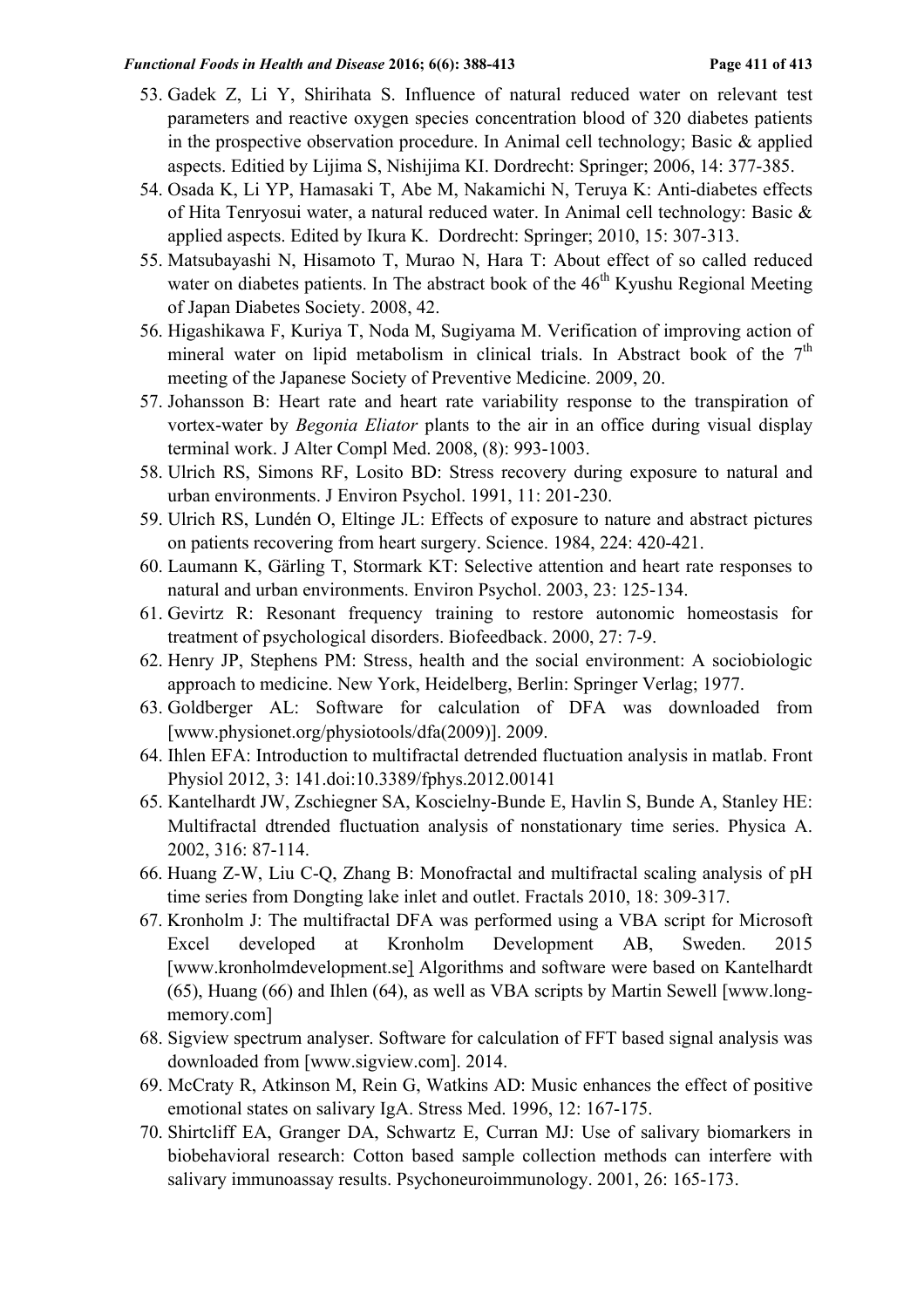- 71. Reiber H, Peter JB: Cerebrospinal fluid analysis: Disease-related data patterns and evaluation programs. J Neurol Sci 2001, 184: 101-122.
- 72. Johansson B. Synchronized water and production thereof. (Patent application, 000119). February 13. 2008.
- 73. Wiggins PM: Enzymes and two states of water. J Biol Phys Chem. 2002, 2: 25-37.
- 74. Watterson JG: The pressure pixel. Unit of life. BioSystems. 1997, 41: 141-152.
- 75. Graziano G: On the size dependence of hydrophobic hydration. J Chem Soc. 1998, 94: 3345-3352.
- 76. Steel EA, Merz Km, Selinger A, Castleman AW: Mass-spectral and computational free-energy studies of alkali-metal ion-containg water clusters. J Phys Chem. 1995, 99: 7829-7836.
- 77. Routledge HC, Chowdhary S, Coote JH, Townend JN: Cardiac vagal response to water ingestion in normal human subjects. Clin Sci. 2002, 103; 157-162.
- 78. Jordan J, Shannon JR, Black BK, Ali Y, Farley M, Costa F, Diedrich, Robertson R, Biaggioni I, Robertson D: The pressor response to water drinking in humans: A sympathetic reflex. Circulation. 2000, 101: 504-509.
- 79. Raab F, Schaffer E, Cornèlissen G, Hallberg F: More on the dentist´s role in prevention of high blood pressure. Chronobiologia. 1993, 20: 245-250.
- 80. Cornèlissen G, Hallberg F, Otsuka K, Singh B Chen C-H: Chronobiology predicts actual and proxy outcomes when dipping fails. Hypertension. 2007, 49: 237-239.
- 81. Axelrod S: Components of heart rate variability. Basic studies. In Heart rate variability. Edited by Malik M and Camm AJ. NewYork Armonk: Futura Publishing Company, Inc; 1995, 3-19.
- 82. Bernadi L, Valle F, Coco M, Calciati A, Sleight P: Physical activity influences heart rate variability and very-low-frequency components in Holter electrocardiograms. Cardiovasc Res. 1996, 32(2): 234-237.
- 83. McCraty R, Deyhle A, Childre D: The global coherence initiative: Creating a coherent planetary standing wave. Glob Adv Health Med. 2012, 1(1): 64-76.
- 84. Voeikov VL, Vilenskaya ND, Minh Ha D, Malyshenko SI, Buravleva EV, Yablonskaya OI, Timofeev KN. The stable state of bicarbonate aqueous systems. Rus J Phys Chem A. 2012, 86(9): 1407-1415.
- 85. Pobachenko SV, Kolesnik AG, Borodin AS, Kalyuzhin VV: The contingency of parameters of human encephalograms and schaumann resonance electromagnetic fields revealed in monitoring studies. Complex Syst Biophys. 2006, 51(3): 480-483.
- 86. Stanley HE, Amaral LAN, Goldberger AL, Havlin S, Ivanov P Ch, Peng CK: Physica A. Statistical physics and physiology: Monofractal and multifractal approaches. 1999, 270: 309-324.
- 87. Ivanov PCh, Amaral LAN, Goldberger AL, Havlin S, Rosenblum MG, Struzik Z, Stanley HI: Multifractality in human heartbeat dynamics. Nature. 1999, 399: 461-465.
- 88. Amaral LAN, Ivanov PCh, Aoyagi N, Hidaka I, Tomono S, Goldberger AL, Stanley EH, Yamamoto Y: Behavioral-independent features of complex heartbeat dynamics. Phys Rev Lett 2001, 86: 6026-6029.
- 89. Tracey KJ: The inflammatory reflex. Nature. 2002, 420: 853-859.
- 90. Buch AN, Coote JH, Townend JN: Mortality, cardiac vagal control and physical training-what's the link? Experiment Physiol. 2002, 87(4): 234-235.
- 91. Borovikova LV, Ivanova S, Zang M, Yang H, Botchkina GI, Watkins LR, Wang H, Abumrad N, Eaton JW, Tracey KJ: Vagus nerve stimulation attenuates the systematic inflammatory response to endotoxin. Nature. 2000, 405: 458-462.